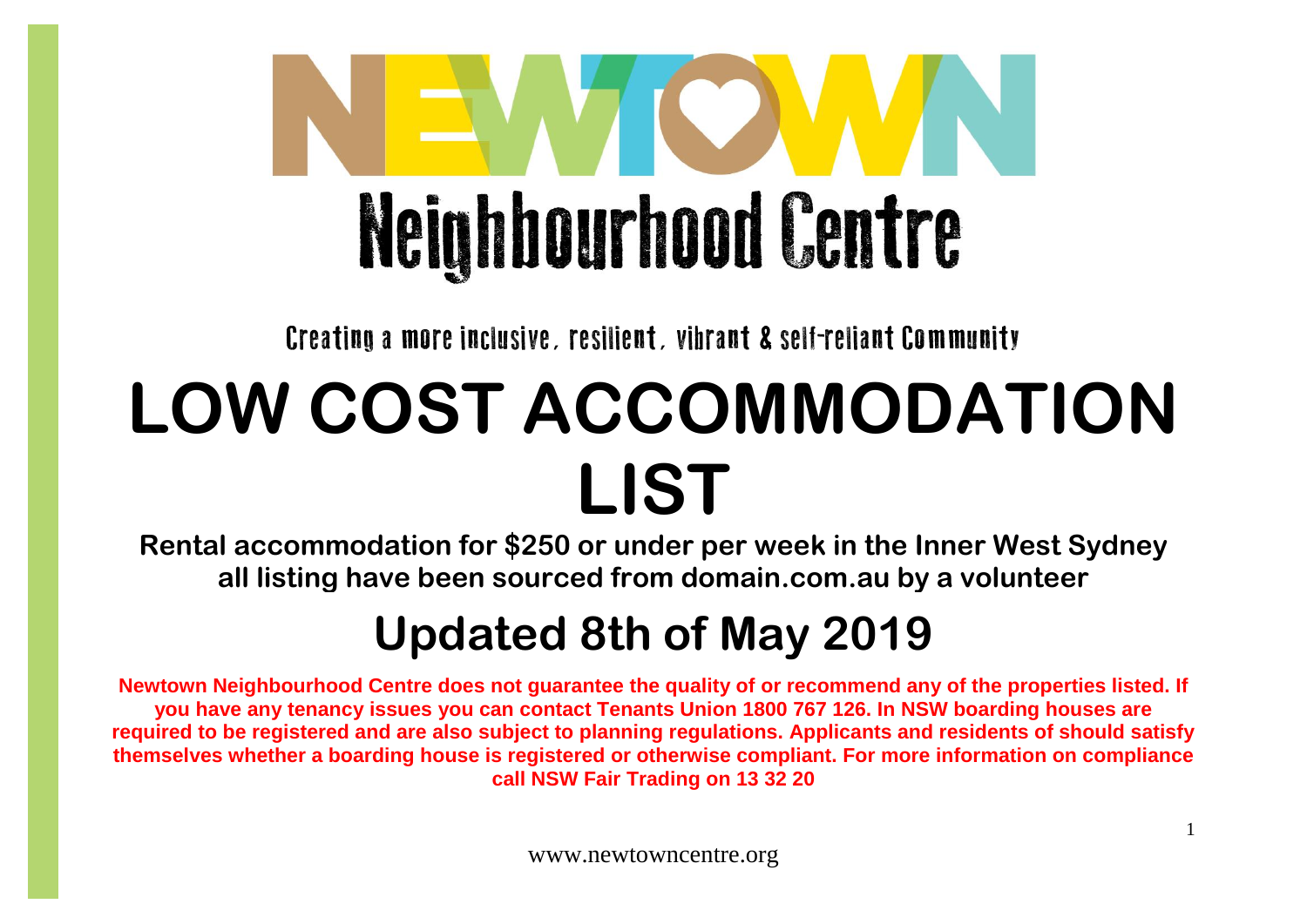| \$230pw            | <b>ASHFIELD</b>                        | <b>Renovated Boarding Room For Lease !!!</b>                                                                                                                                                                                                                                                                                                                                                                                                                                                                                                                                                                                                                                                                                                                                                                                                 | <b>Elders Real Estate</b><br><b>Blacktown</b> |
|--------------------|----------------------------------------|----------------------------------------------------------------------------------------------------------------------------------------------------------------------------------------------------------------------------------------------------------------------------------------------------------------------------------------------------------------------------------------------------------------------------------------------------------------------------------------------------------------------------------------------------------------------------------------------------------------------------------------------------------------------------------------------------------------------------------------------------------------------------------------------------------------------------------------------|-----------------------------------------------|
| <b>Bond \$920)</b> | Room 1 /103<br><b>Elizabeth Street</b> | This property is conveniently located walking distance to<br>Ashfield station and shops. This room has no maintenance,<br>communal kitchen, dining room, bathroom and laundry.<br>Including water, electricity, gas and internet.<br>-1x Double room suitable for single or couple with large<br>balcony.<br>-Including bed with mattress.<br>-Study table.<br>-Wardrobe.<br>"NO" PETS ALLOWED !!!<br>Lease Term: 6 Months and its renewable !!!<br><b>Requirement:</b><br>Bond 4 weeks Rent $+ 2$ wks rent = total 6 weeks !!!<br><b>SHOULD YOU WISH TO APPLY?</b><br>Please visit our website to download our application form<br>under 'Forms'. - eldersblacktown.com.au<br>*PLEASE CHECK WEBSITE BEFORE COMING FOR AN<br><b>INSPECTION !!!</b><br>OPEN HOUSE TIME & DATE MIGHT CHANGE WITHOUT<br><b>NOTICE OR CALL: 02 9631 8222 !!!</b> | Call: 02 9631 8222                            |
|                    |                                        |                                                                                                                                                                                                                                                                                                                                                                                                                                                                                                                                                                                                                                                                                                                                                                                                                                              |                                               |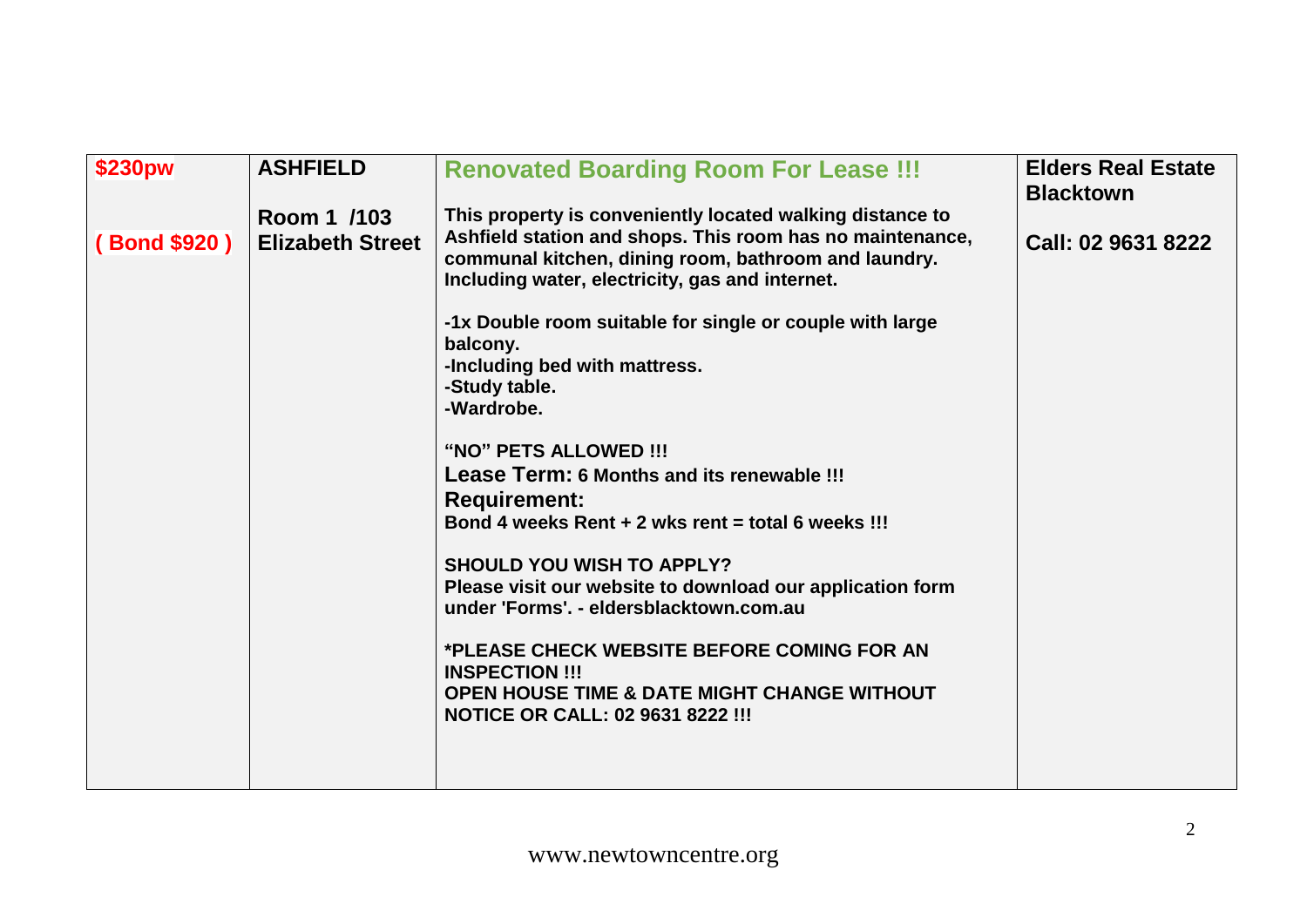|              |                                     | Disclaimer: All interested parties are responsible for their<br>own independent enquiries in order to determine whether or<br>not this information is in fact accurate.<br><b>Property type: House.</b>                     |                                                |
|--------------|-------------------------------------|-----------------------------------------------------------------------------------------------------------------------------------------------------------------------------------------------------------------------------|------------------------------------------------|
| \$200pw      | <b>ASHFIELD</b>                     | "Furnished" Boarding Room !!!                                                                                                                                                                                               | <b>Raine &amp; Horne</b><br><b>Summer Hill</b> |
| (Bond \$800) | Room 3 /22<br><b>Norton Street</b>  | \$200.00 per week.<br>One bedroom boarding room available.<br><b>Furnished.</b><br>Shared kitchen, bathroom, laundry.<br><b>Property type: Studio.</b>                                                                      | Call: 02 9799 6044                             |
| \$180pw      | <b>ASHFIELD</b><br><b>Room 8/13</b> | <b>Renovated Boarding Rooms For Rent !!!</b><br>Situated in a fully renovated boarding house. Boasting 3 "near                                                                                                              | <b>Brough &amp; Taylor</b><br><b>Ashfield</b>  |
| (Bond \$360) | <b>Joseph Street</b>                | new" bathrooms, 4 toilets, blinds on all windows and polished<br>timber floorboards.<br>Room come with bed & mattress, bedside table, wardrobe and<br>a bar fridge.<br>"No" extra fees or charges !!!<br><b>Highlights:</b> | Call: 02 8753 2302                             |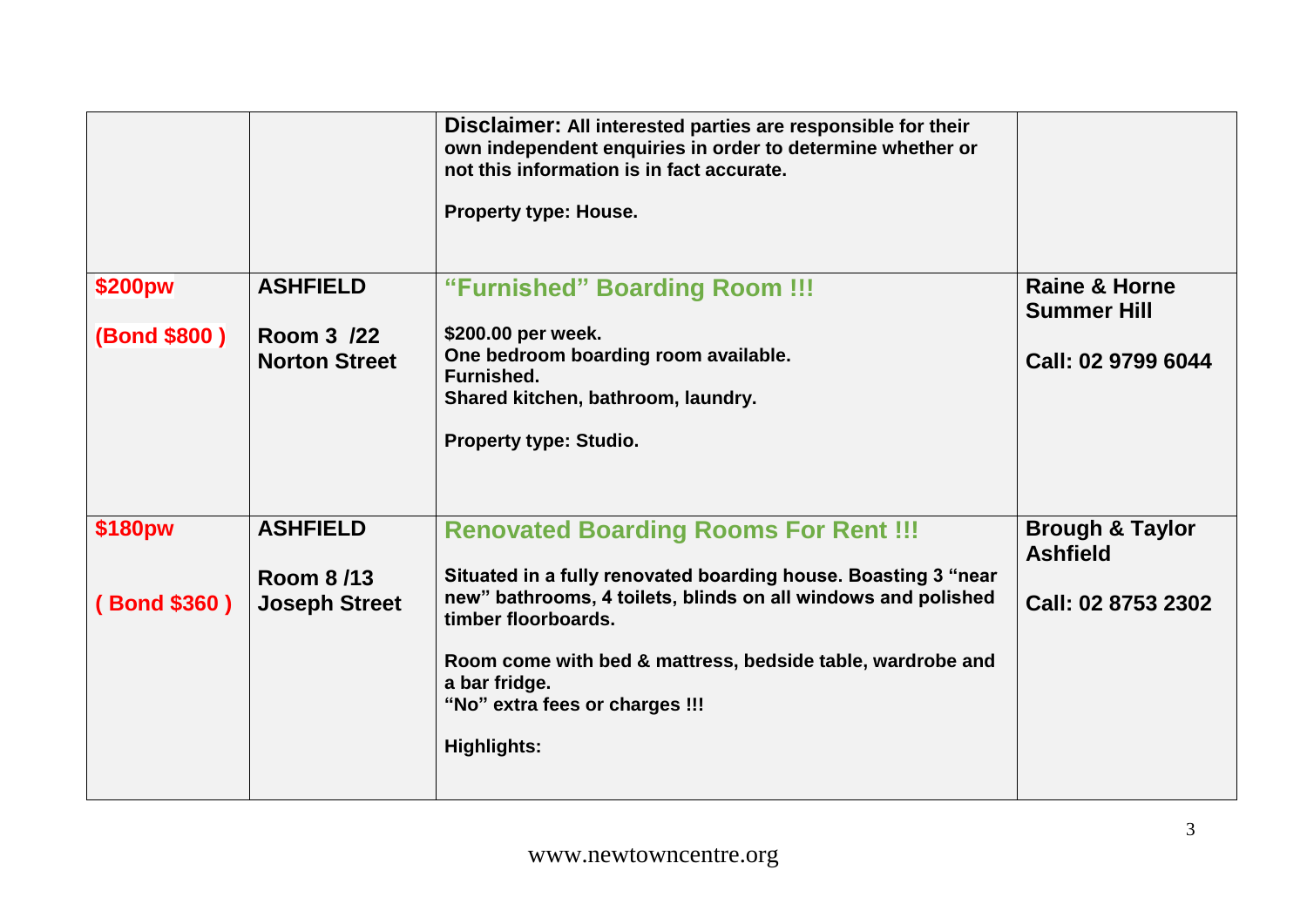|         |                                                    | 3 "near new" bathrooms.<br>4 toilets.<br>Large shared kitchen.<br>Polished timber floorboards.<br>Shared bathroom and laundry (Including washing<br>machine/dryer).<br>"Short" Walk to Ashfield train station and bus stops.<br>Please register for inspections using the 'Book Inspection' or<br>'Contact Agent' buttons to be notified of any inspection<br>changes.<br>Property type: Apartment / Unit / Flat.                                                                                                                                                                                                                                                 |                                                                    |
|---------|----------------------------------------------------|-------------------------------------------------------------------------------------------------------------------------------------------------------------------------------------------------------------------------------------------------------------------------------------------------------------------------------------------------------------------------------------------------------------------------------------------------------------------------------------------------------------------------------------------------------------------------------------------------------------------------------------------------------------------|--------------------------------------------------------------------|
| \$250pw | <b>BALMAIN</b><br>48/21-23<br><b>Palmer Street</b> | <b>Conveniently located studio apartment !!!</b><br>Located only a short stroll away from Darling Street, this<br>modern and tidy studio apartment boasts a bright and sunny<br>room. Situated in a secure building, moments to popular cafes,<br>boutique shopping and express city transport.<br>"Single" occupancy "only" !!!<br>Freshly painted throughout.<br><b>Built-in wardrobe.</b><br>Updated kitchenette & bathroom.<br><b>Security building.</b><br><b>Shared coin-operated laundry.</b><br>Parking available on a "first in" "first served" basis !!!<br>Photos & floorplan are indicative only, inspection is required !!!<br>Unit 48 available !!! | <b>Cobden &amp; Hayson</b><br><b>Balmain</b><br>Call: 02 9556 8130 |
|         |                                                    | <b>Property type: Studio.</b>                                                                                                                                                                                                                                                                                                                                                                                                                                                                                                                                                                                                                                     |                                                                    |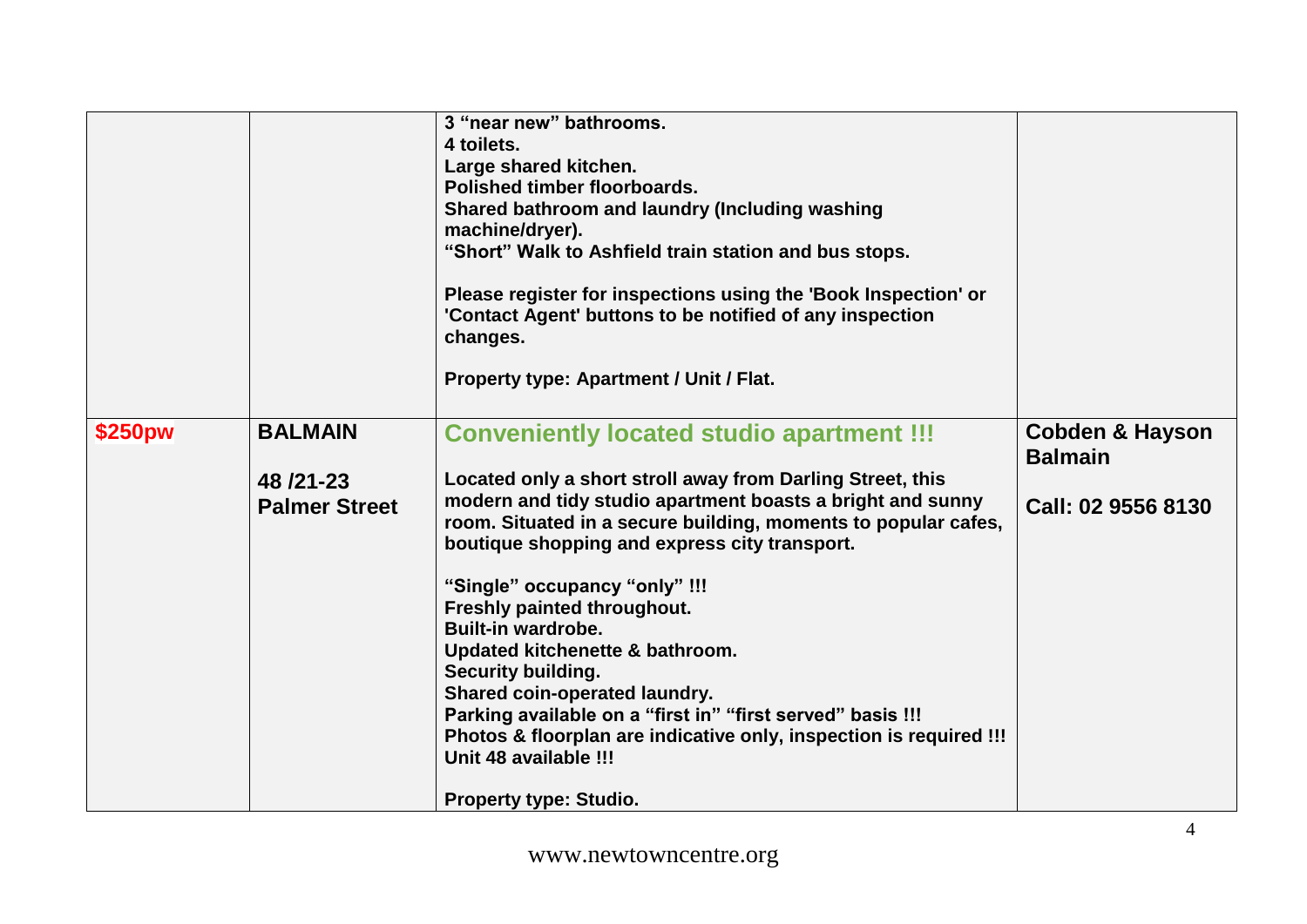| \$250pw              | <b>BELMORE</b>        | <b>STUDIO SMACK BANG IN THE "MIDDLE" OF</b><br><b>BELMORE !!! COLLINS STREET !!!</b>                                                                                                                                                         | LH Brown & Co<br><b>Belmore</b>      |
|----------------------|-----------------------|----------------------------------------------------------------------------------------------------------------------------------------------------------------------------------------------------------------------------------------------|--------------------------------------|
| <b>(Bond \$1000)</b> | <b>Collins Street</b> |                                                                                                                                                                                                                                              |                                      |
|                      |                       | This studio styled granny flat located on Collins St, Belmore is<br>located in a great location just off Belmore shopping centre<br>and close to the station. It has a kitchenette, shower and<br>laundry facility. Be quick, it will go !!! | Call: 02 9759 8811                   |
|                      |                       | DOWNLOAD OUR APPLICATION FORM ON DOMAIN WEBSITE<br>$\mathbf{III}$                                                                                                                                                                            |                                      |
|                      |                       | https://www.lhbrown.com.au/tenancy-application                                                                                                                                                                                               |                                      |
|                      |                       | Property Code: 1896.                                                                                                                                                                                                                         |                                      |
|                      |                       | Property type: Apartment / Unit / Flat.                                                                                                                                                                                                      |                                      |
|                      |                       |                                                                                                                                                                                                                                              |                                      |
| \$240pw              | <b>BELMORE</b>        | <b>Studio Apartments (75 Lakemba St Belmore)</b>                                                                                                                                                                                             | <b>Sikder Real Estate</b><br>Lakemba |
| (Bond \$960)         | 9E /75 Lakemba        | Studio Apartments in Lakemba St Belmore.                                                                                                                                                                                                     |                                      |
|                      | <b>Street</b>         | "Fully" furnished.                                                                                                                                                                                                                           | Call: 02 8540 3075                   |
|                      |                       | "Nice" and "tidy" unit.                                                                                                                                                                                                                      |                                      |
|                      |                       | walking distance to all ameneties.                                                                                                                                                                                                           |                                      |
|                      |                       | <b>Property type: Studio.</b>                                                                                                                                                                                                                |                                      |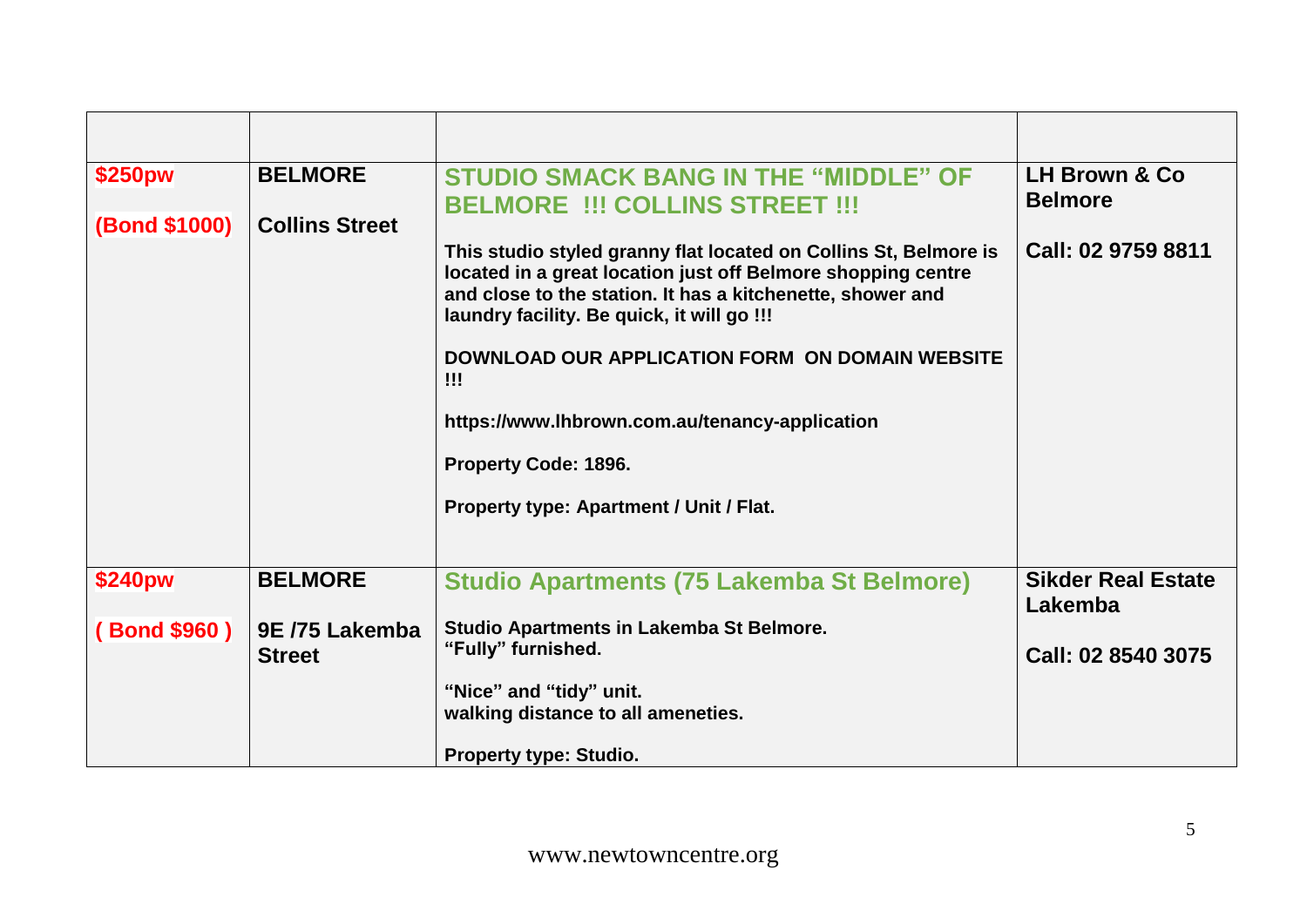| \$235pw<br>(Bond \$956)<br><b>(3 Studios</b><br><b>Available</b> ) | <b>BIRCHGROVE</b><br>Units 2, 3 & 8<br>$/171 - 175$<br><b>Rowntree Street</b> | 3 Studios in a Boarding House - INSPECTION<br>TIMES: SATURDAY 11TH MAY 2019 @<br>11:45AM-12:00PM !!!<br>Updated studio apartments in sought after location, just<br>walking distance to Darling Street Balmain and neighbouring<br>water front parks and foreshore.<br><b>Features include:</b><br>- Modern internal shower & toilet.<br>- Updated kitchenette ("no" cooking facilities in studios itself<br>$!!!)$ .<br>- Fully tiled throughout.<br>- 2 New shared kitchens.<br>- Shared laundry.<br>- "unallocated" parking spots.<br>- Security building.<br><b>Property type: Studio.</b> | <b>Raine &amp; Horne</b><br><b>Strathfield</b><br>Call: 02 9764 4777 |
|--------------------------------------------------------------------|-------------------------------------------------------------------------------|------------------------------------------------------------------------------------------------------------------------------------------------------------------------------------------------------------------------------------------------------------------------------------------------------------------------------------------------------------------------------------------------------------------------------------------------------------------------------------------------------------------------------------------------------------------------------------------------|----------------------------------------------------------------------|
| \$240pw<br><b>Bond \$960)</b>                                      | <b>BURWOOD</b><br>12/6 Clarence<br><b>Street</b>                              | <b>Inspection by appointment !!!</b><br>Freshly painted room in a very "clean" and "tidy" boarding<br>house, shared kitchen and laundry facilities.<br>Room includes bed, fridge, cupboard and desk.<br>Close to local Burwood Station, local buses and shops.                                                                                                                                                                                                                                                                                                                                 | <b>Raine &amp; Horne</b><br><b>Burwood</b><br>Call: 02 9745 1955     |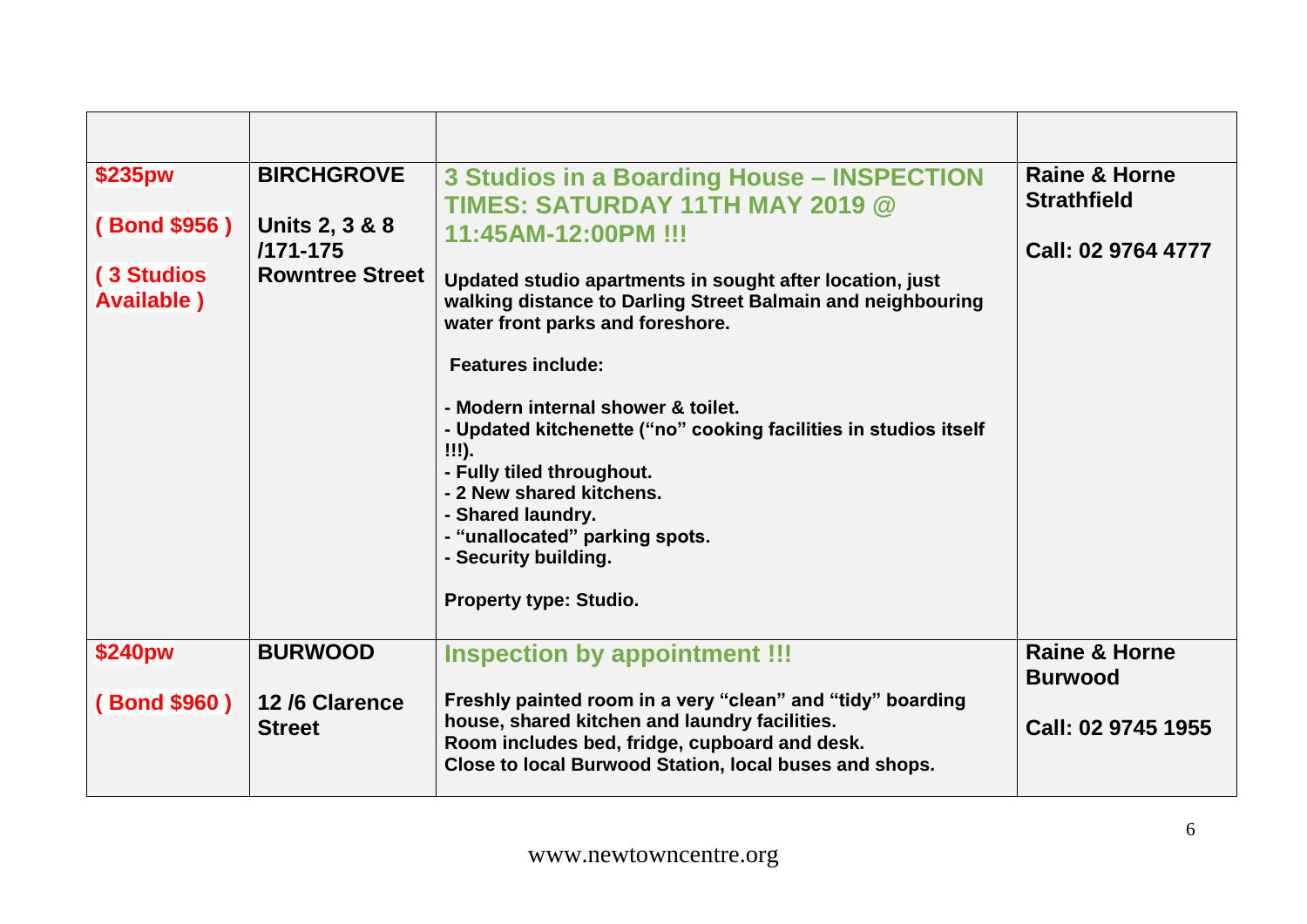|                               |                                                  | Tenant to pay their own electricity: \$10 per month !!!                                                                                                                                                                                  |                                                                  |
|-------------------------------|--------------------------------------------------|------------------------------------------------------------------------------------------------------------------------------------------------------------------------------------------------------------------------------------------|------------------------------------------------------------------|
|                               |                                                  | Property type: House.                                                                                                                                                                                                                    |                                                                  |
| \$220pw<br><b>Bond \$440)</b> | <b>BURWOOD</b><br>10/12 Wyalong<br><b>Street</b> | <b>INSPECTION TIMES: SATURDAY 11TH MAY</b><br>2019 @ 12.30PM - 12.45PM !!!<br>"Partly" Furnished, Freshly painted one bedroom studio to let<br>in a boarding house with "own" kitchenette and shared<br>bathroom facilities.             | <b>Raine &amp; Horne</b><br><b>Burwood</b><br>Call: 02 9745 1955 |
|                               |                                                  | Tenant "must" pay "own" electricity !!!<br>Require: 2 weeks rent / 2 weeks bond !!!<br>Property type: Studio.                                                                                                                            |                                                                  |
| From \$200pw                  | <b>BURWOOD</b>                                   | "Cheap" Accommodation !!!<br><b>INSPECTION TIMES: WEDNESDAY 8TH MAY</b>                                                                                                                                                                  | <b>Strathfield Partners</b><br><b>Strathfield</b>                |
|                               | 33 Angelo<br><b>Street</b>                       | 2019 @ 3:35PM-3:50PM !!! "AND ALSO"<br><b>THURSDAY 9TH MAY 2019 @ 3:35PM-3:50PM</b><br>w                                                                                                                                                 | Call: 02 9763 2277                                               |
|                               |                                                  | Nestled within a peaceful, tree-lined street are these rooms for<br>lease, ideally placed within easy access to local amenities,<br>shops, public transport and Westfield's Burwood.<br>Contact Budi for inspection on: 0401 649 264 !!! |                                                                  |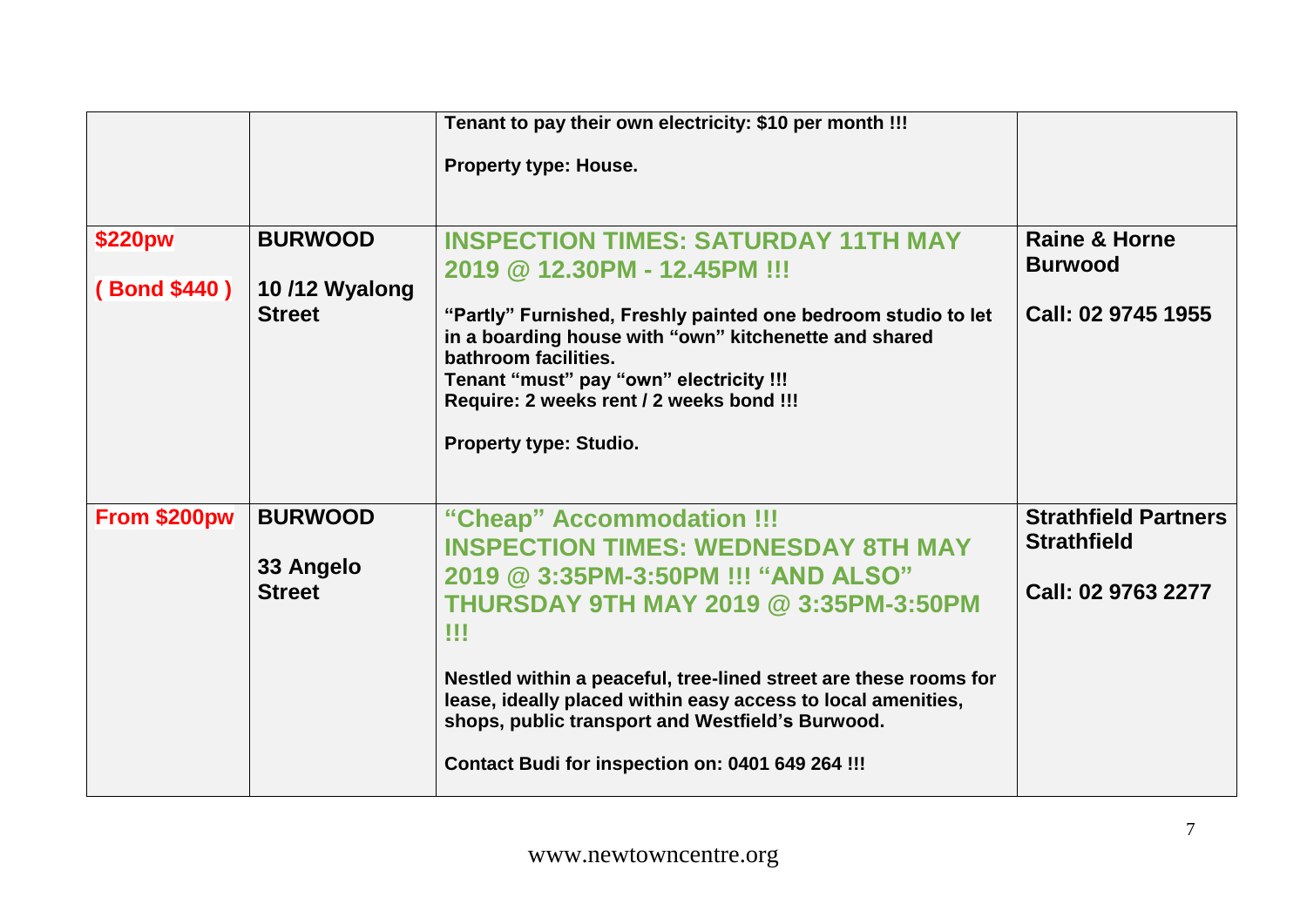|                                           |                                                      | Disclaimer:<br>We have in preparing this document, used our best endeavours<br>to ensure that all the information contained in this document is<br>true and accurate, but accept no responsibility and disclaim all<br>liability in respect of any errors, omissions, inaccuracies or<br>misstatements contained in this document. Prospective<br>tenants should make their own enquiries to verify the<br>information contained in this document.<br>Property type: Studio.                                                       |                                                                                      |
|-------------------------------------------|------------------------------------------------------|------------------------------------------------------------------------------------------------------------------------------------------------------------------------------------------------------------------------------------------------------------------------------------------------------------------------------------------------------------------------------------------------------------------------------------------------------------------------------------------------------------------------------------|--------------------------------------------------------------------------------------|
| \$200pw<br>(2 Rooms<br><b>Available</b> ) | <b>CAMPSIE</b><br>1 & 9 /40<br><b>Campsie Street</b> | "One" Room Accommodation !!! INSPECTION<br>TIMES(ROOM NO. 1): SATURDAY 4TH MAY<br>2019 @ 11:30AM-11:45AM !!!<br>"SINGLE" ACCOMMODATION "ONLY" !!!<br>2 rooms available in a boarding house, clean & tidy, just a short<br>walk to station and shops. Top floor, room includes King single<br>bed, bar fridge, table/chair & built-in wardrobe and also<br>balcony.<br>Shared bathroom, kitchen and laundry facilities !!!<br>Rent "includes" electricity & water !!!<br>"single" accommodation "only" !!!<br>Property type: House. | <b>Robert R Andrew</b><br><b>Real Estate</b><br><b>Campsie</b><br>Call: 02 9787 4222 |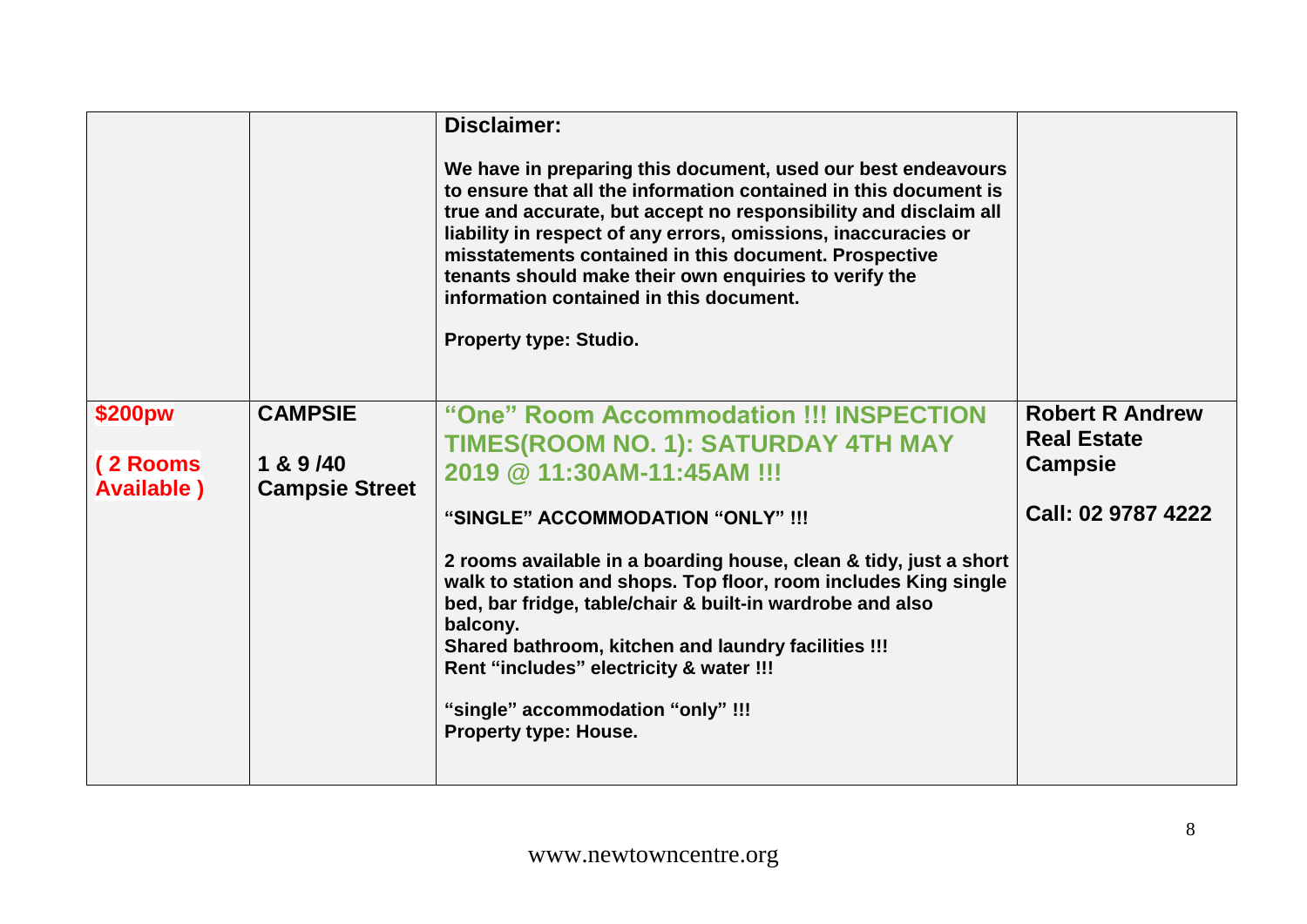| <b>\$240pw</b><br>(Bond \$960) | <b>CANTERBURY</b><br>8/27 Fore Street                | <b>Studio Unit !!!</b><br>Freshly painted compact studio self-contained apartment, near<br>new throughout, separate modern kitchen and tiled bathroom,<br>newly tiles floors, laundry facilities and close to Canterbury<br>shops and train station.<br>Please register for inspections using the 'Book Inspection' or<br>'Contact Agent' buttons on Domain Website to be notified of<br>any inspection changes.<br>Property type: Studio. | <b>Brough &amp; Taylor</b><br><b>Ashfield</b><br>Call: 02 8753 2300                                               |
|--------------------------------|------------------------------------------------------|--------------------------------------------------------------------------------------------------------------------------------------------------------------------------------------------------------------------------------------------------------------------------------------------------------------------------------------------------------------------------------------------------------------------------------------------|-------------------------------------------------------------------------------------------------------------------|
| \$180pw<br>(Bond \$720)        | <b>CROYDON</b><br>2/127 Edwin<br><b>Street North</b> | <b>Room For Lease !!!</b><br>"Shared" Accommodation !!!<br><b>INSPECTION TIMES: THURSDAY NIGHT 9TH</b><br><b>MAY 2019 !!! "PLEASE RING" TO</b><br><b>REGISTER"OR" CONTACT AGENT !!!</b><br>This well maintained room for lease is ideally located within<br>400m walking distance to Croydon Station, schools, parks and<br>transport.                                                                                                     | <b>Rich &amp; Oliva</b><br><b>Croydon Park &amp;</b><br><b>Burwood</b><br>Call: 02 9716 6222<br>"or" 02 9715 2366 |
|                                |                                                      | <b>Featuring:</b><br>1 bedroom, king single bed.<br>Air-conditioning.<br>Shared updated kitchen with gas cooking.                                                                                                                                                                                                                                                                                                                          |                                                                                                                   |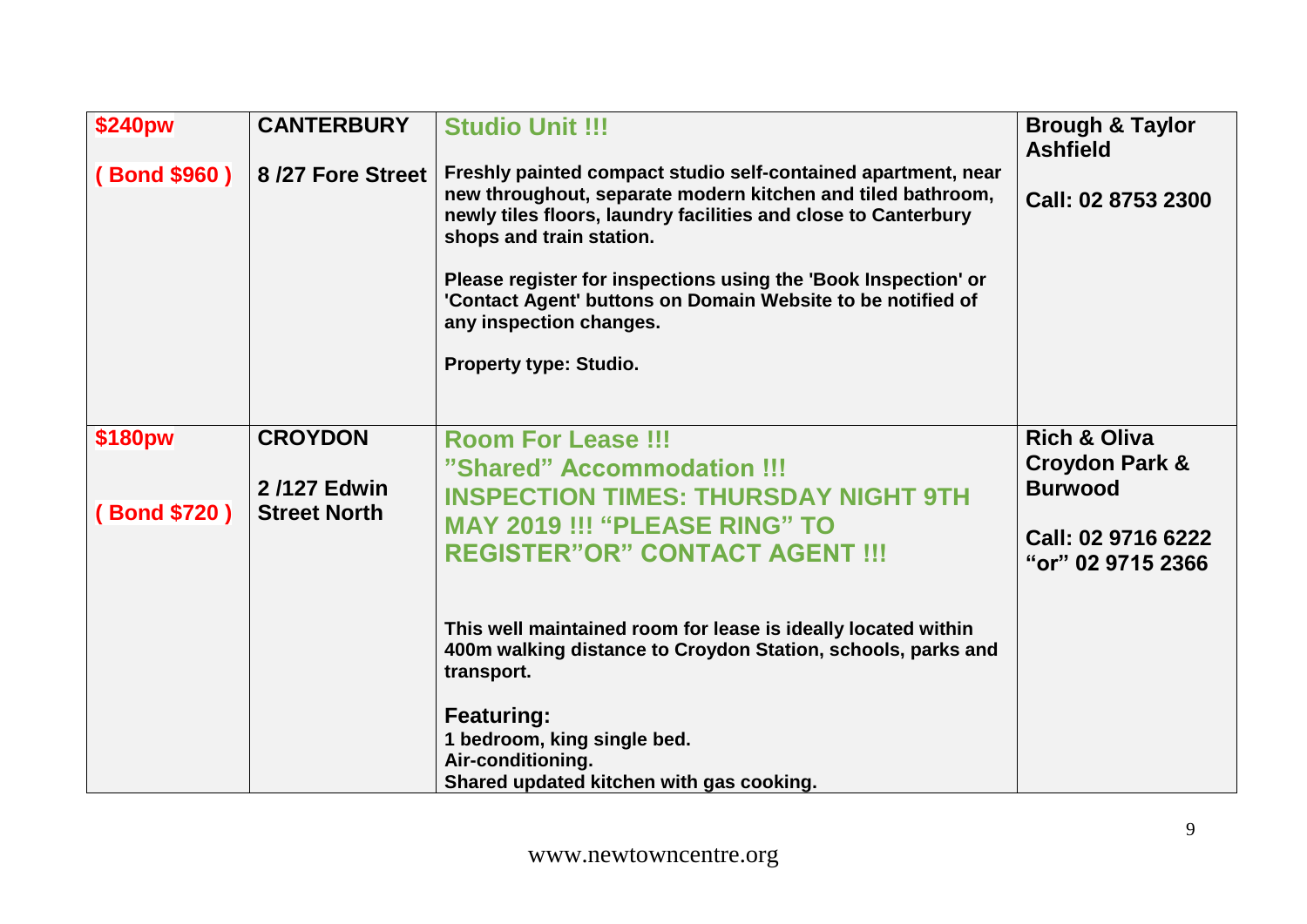|               |                     | Separate male & female toilets and showers.<br>Coin-operated laundry with washer and dryer.<br>"Spacious" rear yard.<br>Internet included !!!<br>"All" bills are included !!! Walking distance to Croydon Station,<br>schools, shops, parks and transport.<br><b>Property type: House.</b>                                                                                                                                                                                                    |                                          |
|---------------|---------------------|-----------------------------------------------------------------------------------------------------------------------------------------------------------------------------------------------------------------------------------------------------------------------------------------------------------------------------------------------------------------------------------------------------------------------------------------------------------------------------------------------|------------------------------------------|
| \$250pw       | <b>DULWICH HILL</b> | <b>Updated, Spacious, Quality Studio Apartments</b><br>!!!                                                                                                                                                                                                                                                                                                                                                                                                                                    | <b>Richardson &amp;</b><br><b>Wrench</b> |
| (Bond \$1000) | 16/395-399 New      |                                                                                                                                                                                                                                                                                                                                                                                                                                                                                               | <b>Marrickville</b>                      |
|               | Canterbury<br>Road  | Updated, spacious, quality Studio apartments located on the<br>city-fringe suburb of Dulwich Hill, ideal for those seeking a<br>modern lifestyle with convenience !!!<br>Dulwich Hill's vibrant restaurant and café precinct is on your<br>doorstep, with those of Petersham, Newtown, Enmore,<br>Leichhardt, and the CBD only short Uber/Taxi rides away, and<br>easy accessibility to the Light rail and regular buses. There<br>isn't really any more you could ask for !!!<br>Highlights: | Call: 02 9518 1655                       |
|               |                     | Floating timber floorboards throughout.<br>Laminate kitchen with stone Bench-tops.<br><b>Fridge and Microwave included !!!</b><br>Common laundry with washer and dryer.<br>Updated bathrooms with floor to ceiling tiles and shower.<br>Terrace balcony off one unit with "city" views !!!<br><b>Vertical blinds.</b>                                                                                                                                                                         |                                          |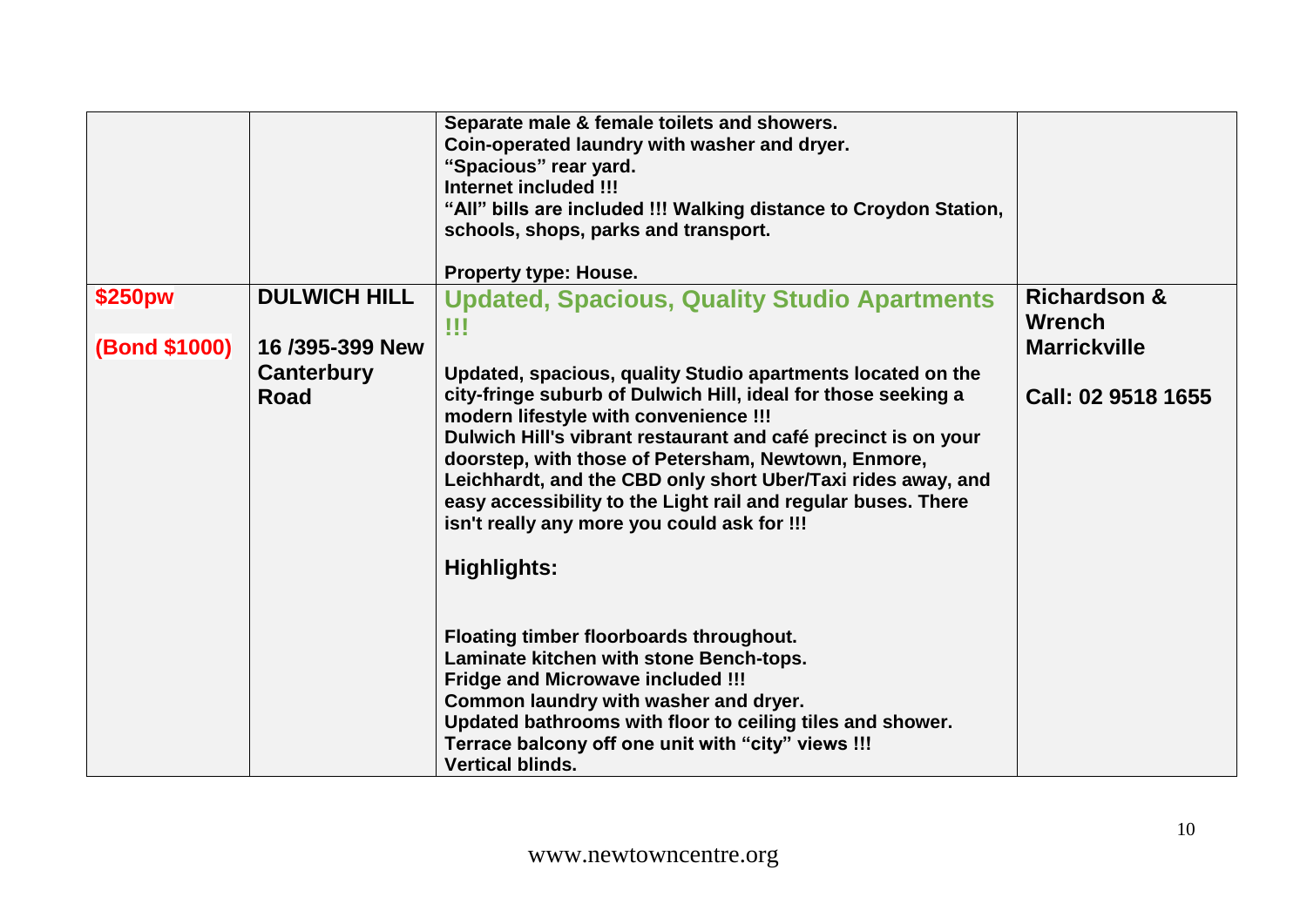|                      |                               | Freshly painted.<br>Security building.<br>Property type: Apartment / Unit / Flat.                                                                                                                                                                                                                                                                                                                                          |                                                              |
|----------------------|-------------------------------|----------------------------------------------------------------------------------------------------------------------------------------------------------------------------------------------------------------------------------------------------------------------------------------------------------------------------------------------------------------------------------------------------------------------------|--------------------------------------------------------------|
| \$195pw              | <b>DULWICH HILL</b>           | <b>Great private bedroom in Windsor Road !!!</b>                                                                                                                                                                                                                                                                                                                                                                           | <b>Raine &amp; Horne</b><br><b>Petersham</b>                 |
| (Bond \$390)         | 55 Windsor<br>Road            | Private medium sized bedroom in a share house.<br>"Fully" Furnished Bedroom.<br>Fully equipped kitchen.<br>Freshly painted.<br>Located on a quiet street just a Short wall to the Waratah mills<br>Light Rail.<br>Inspect:<br>o by appointment or at scheduled times !!!<br>Call Alan Barrera on: 0405 338 822 "or" 02 9568 5111 !!!<br>alan@rhpetersham.com.au<br>Raine&Horne   Petersham<br><b>Property type: House.</b> | Call: 02 9568 5111                                           |
| \$250pw              | <b>DULWICH HILL</b>           | "Private" and Convenient !!!                                                                                                                                                                                                                                                                                                                                                                                               | <b>First National</b>                                        |
| <b>(Bond \$1000)</b> | <b>17/194 Wardell</b><br>Road | Private 1 bedroom studio available for "one" person "only",<br>located in a private "female convent" and next to a catholic<br>school, furnished(including bed, free standing wardrobe, desk                                                                                                                                                                                                                               | <b>Iskandar</b><br><b>Marrickville</b><br>Call: 02 9569 3699 |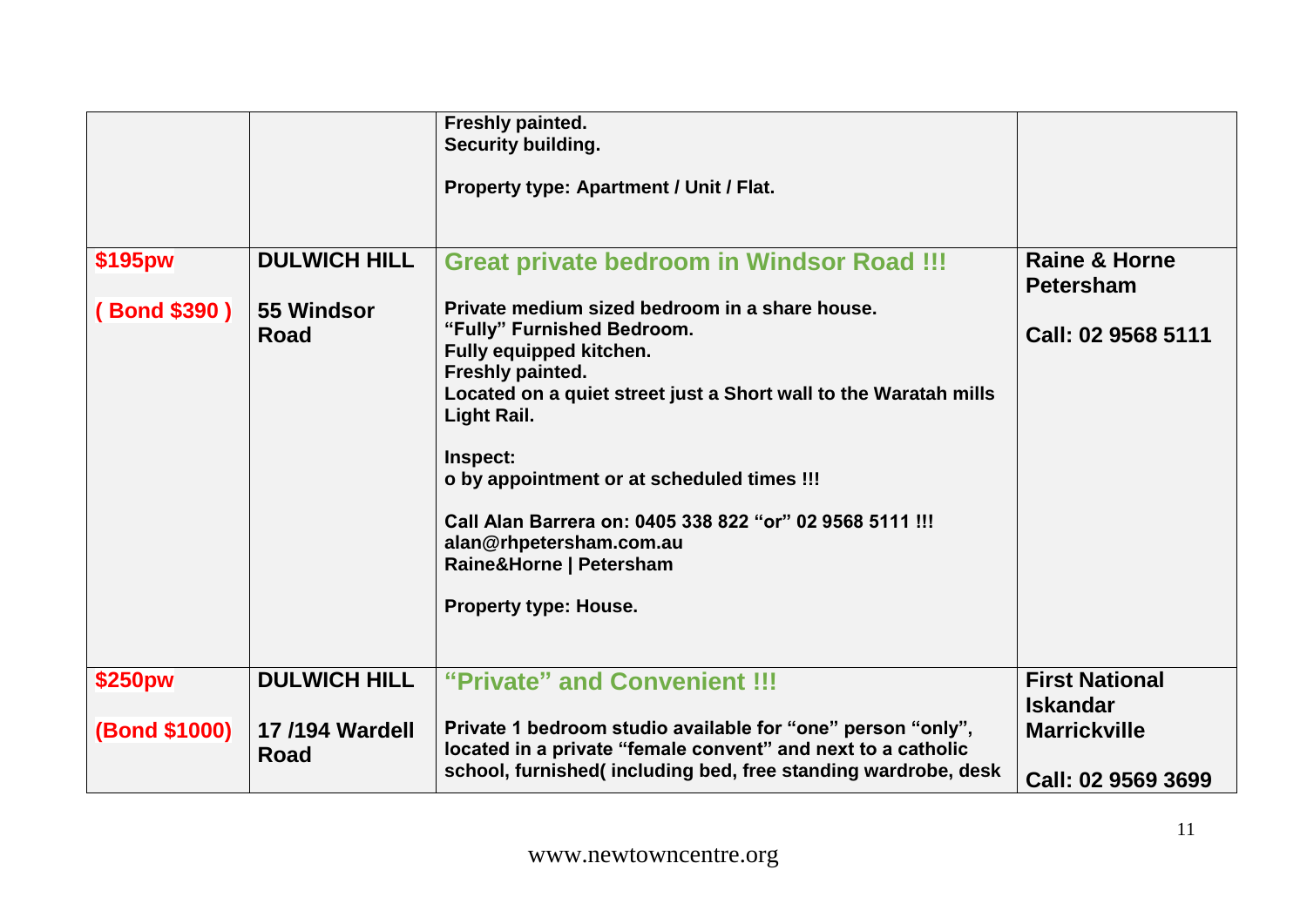|              |                              | and personal bathroom), share kitchen, share lounge area,<br>common yard for all to use. "No" visitors allowed !!!<br>CAN BE VIEWED MONDAY TO FRIDAY AND IS AVAILABLE TO<br>"FEMALES" "ONLY" !!!<br><b>Property type: Apartment / Unit / Flat.</b>                                                                                                                                                                                                                                  |                          |
|--------------|------------------------------|-------------------------------------------------------------------------------------------------------------------------------------------------------------------------------------------------------------------------------------------------------------------------------------------------------------------------------------------------------------------------------------------------------------------------------------------------------------------------------------|--------------------------|
| From \$240pw | <b>ENMORE</b>                | "MODERN" BOARDING HOUSE                                                                                                                                                                                                                                                                                                                                                                                                                                                             | <b>Raine &amp; Horne</b> |
|              |                              | <b>ACCOMMODATION !!!</b>                                                                                                                                                                                                                                                                                                                                                                                                                                                            | <b>Petersham</b>         |
| (Bond \$960) | 5-7 Liberty<br><b>Street</b> | Freshly renovated these well maintained terraces come<br>furnished and are only moments away from major features,<br>such as Enmore and King St shops and cafes, Sydney Uni and<br>the Iconic Enmore Theatre, they are located at 5 & 7 Liberty<br><b>Street Enmore.</b><br>Enjoy these properties cosmopolitan Inner West location<br>without breaking the bank as all the bills are "inclusive" of the<br>rental price !!!<br>Inspect:<br>By "appointment" or scheduled times !!! | Call: 02 9568 5111       |
|              |                              | Contact Pedro de Matos on: 0404 888 667 !!!<br>9568 5111   rh.com.au/petersham                                                                                                                                                                                                                                                                                                                                                                                                      |                          |
|              |                              | <b>Features:</b>                                                                                                                                                                                                                                                                                                                                                                                                                                                                    |                          |
|              |                              | <b>Close to Schools.</b>                                                                                                                                                                                                                                                                                                                                                                                                                                                            |                          |
|              |                              | <b>Close to Shops.</b>                                                                                                                                                                                                                                                                                                                                                                                                                                                              |                          |
|              |                              | <b>Close to Transport.</b>                                                                                                                                                                                                                                                                                                                                                                                                                                                          |                          |
|              |                              | <b>Property type: House.</b>                                                                                                                                                                                                                                                                                                                                                                                                                                                        |                          |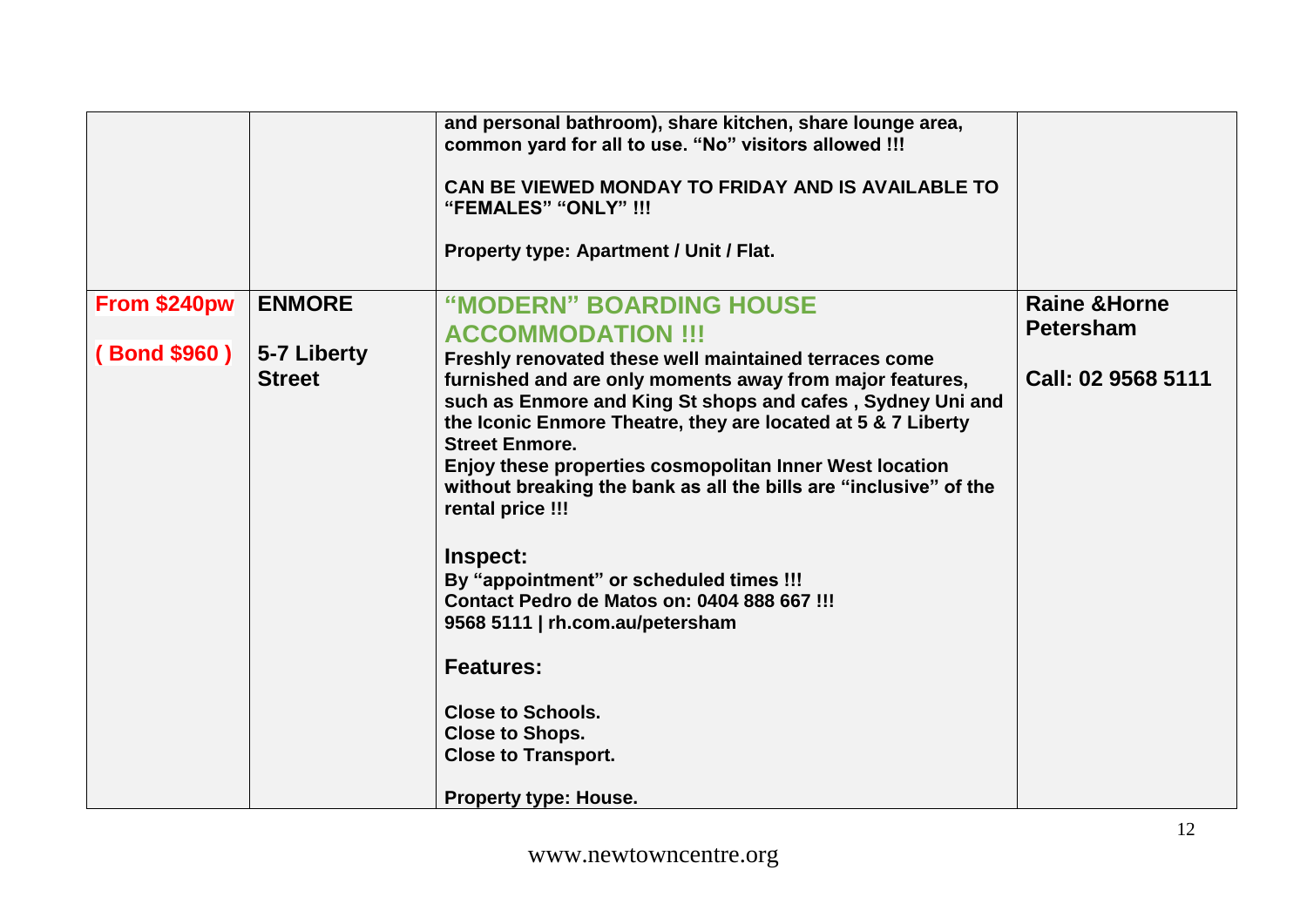| <b>From</b><br>\$250pw-<br>\$270pw | <b>ENMORE</b><br><b>199 Enmore</b><br>Road | <b>Traversgray "New" Rental Listing !!!</b><br>A selection of "various" rooms available !!!<br>"Conveniently" located on Enmore Road, above the well known<br><b>Sly Fox Hotel !!!</b><br><b>Features are as follows:</b><br>* Large rooms available and all are well maintained and in good<br>order.<br>* High ornate ceilings.<br>* Timber floorboards.<br>* Shared kitchen and bathroom facilities.<br>* Laundromat conveniently located directly across the road.<br>* Electricity "included" !!!<br><b>AVAILABLE NOW !!!</b><br><b>Property Manager: Con Paradisis.</b><br>Lease: "Minimum" 3 months !!!<br>Bond: 2 weeks rent !!!<br><b>Available NOW !!!</b><br>Viewings: By advertised inspection or appointment, please<br>email<br>Application http://traversgray.com.au/rental-application<br><b>Property type: Studio.</b> | <b>Traversgray Real</b><br><b>Estate Erskineville</b><br>Call: 02 9550 2188 |
|------------------------------------|--------------------------------------------|-----------------------------------------------------------------------------------------------------------------------------------------------------------------------------------------------------------------------------------------------------------------------------------------------------------------------------------------------------------------------------------------------------------------------------------------------------------------------------------------------------------------------------------------------------------------------------------------------------------------------------------------------------------------------------------------------------------------------------------------------------------------------------------------------------------------------------------------|-----------------------------------------------------------------------------|
|                                    |                                            |                                                                                                                                                                                                                                                                                                                                                                                                                                                                                                                                                                                                                                                                                                                                                                                                                                         |                                                                             |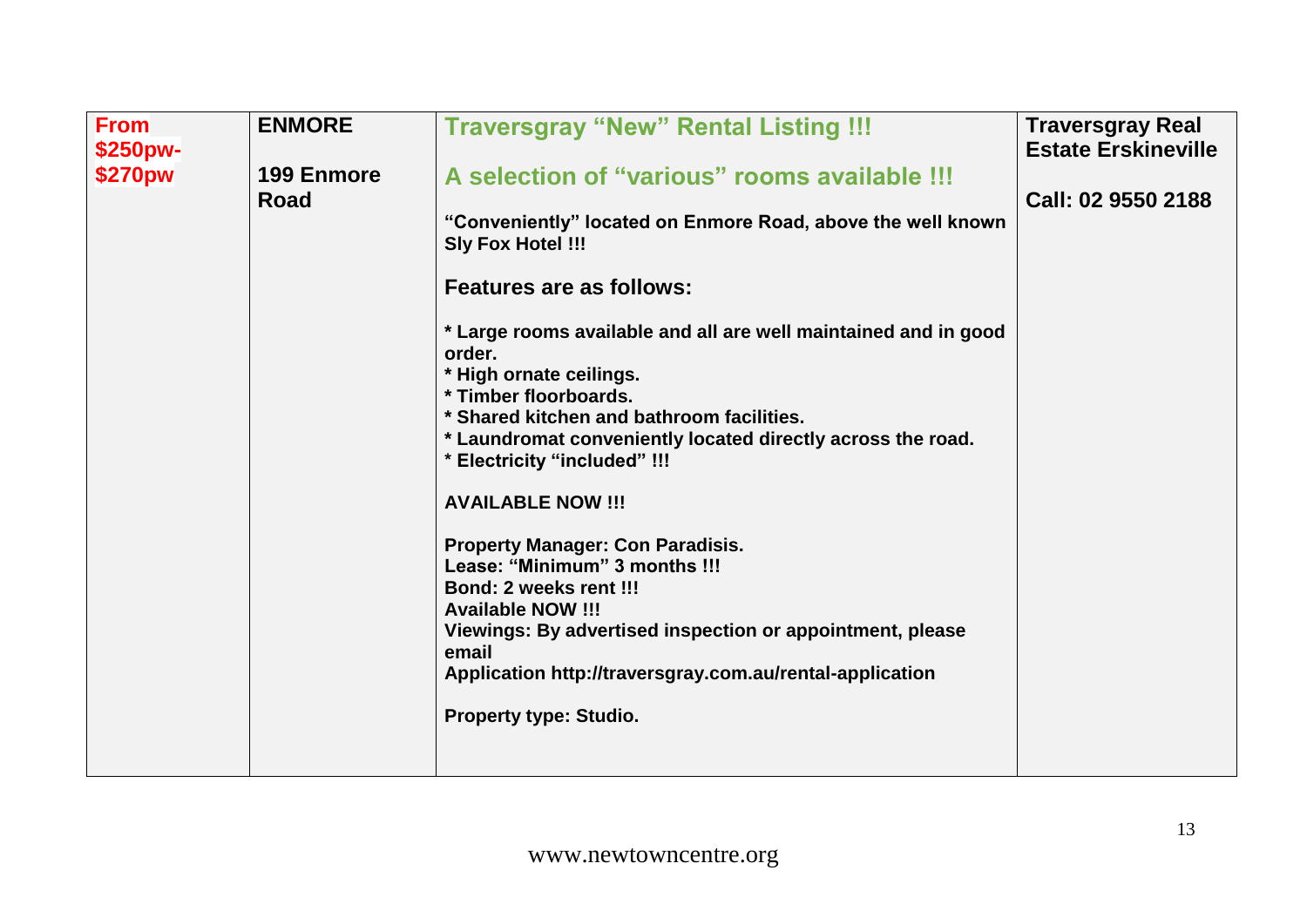| \$170pw<br><b>ENMORE</b><br>(Bond \$680)<br>4/31 Cavendish<br><b>Street</b> | <b>ROOM FOR RENT \$170 P/W - GREAT FOR</b><br><b>STUDENTS !!!</b><br>Registered boarding house, located on busy Cavendish Street,<br><b>ENMORE NSW 2042. Excellent location being minutes away</b><br>from bustling Enmore Road & King Street. Close to all<br>amenities. Close to public transport & shops.<br><b>Property Features:</b><br>Floorboards.<br><b>Shared bathrooms.</b><br><b>Shared laundry.</b><br><b>Shared backyard.</b><br>Inspect by appointment only. Contact Agent Jing Chen on:<br>0423 963 889 for more information !!!<br><b>Property type: Studio.</b> | <b>Richardson &amp;</b><br><b>Wrench Newtown</b><br>Call: 02 8596 2766<br>"or" 0423 963 889 |
|-----------------------------------------------------------------------------|----------------------------------------------------------------------------------------------------------------------------------------------------------------------------------------------------------------------------------------------------------------------------------------------------------------------------------------------------------------------------------------------------------------------------------------------------------------------------------------------------------------------------------------------------------------------------------|---------------------------------------------------------------------------------------------|
| <b>GLEBE</b><br>\$220pw                                                     | <b>2 UNITS AVAILABLE !!!</b><br><b>INSPECTION TIMES: SATURDAY 11TH MAY</b>                                                                                                                                                                                                                                                                                                                                                                                                                                                                                                       | <b>Allan Dale Real</b><br><b>Estate Annandale</b>                                           |
| (Bond \$880)<br>8/1 Toxteth<br><b>Road</b>                                  | 2019 @ 2:00PM-2:15PM !!!                                                                                                                                                                                                                                                                                                                                                                                                                                                                                                                                                         | Call: 02 9560 5444                                                                          |
| (2 Units<br><b>Available</b> )                                              | "Light" and "bright" studio unit in a "quiet" house.                                                                                                                                                                                                                                                                                                                                                                                                                                                                                                                             |                                                                                             |
|                                                                             | <b>Kitchenette</b><br>Built-in robe.                                                                                                                                                                                                                                                                                                                                                                                                                                                                                                                                             |                                                                                             |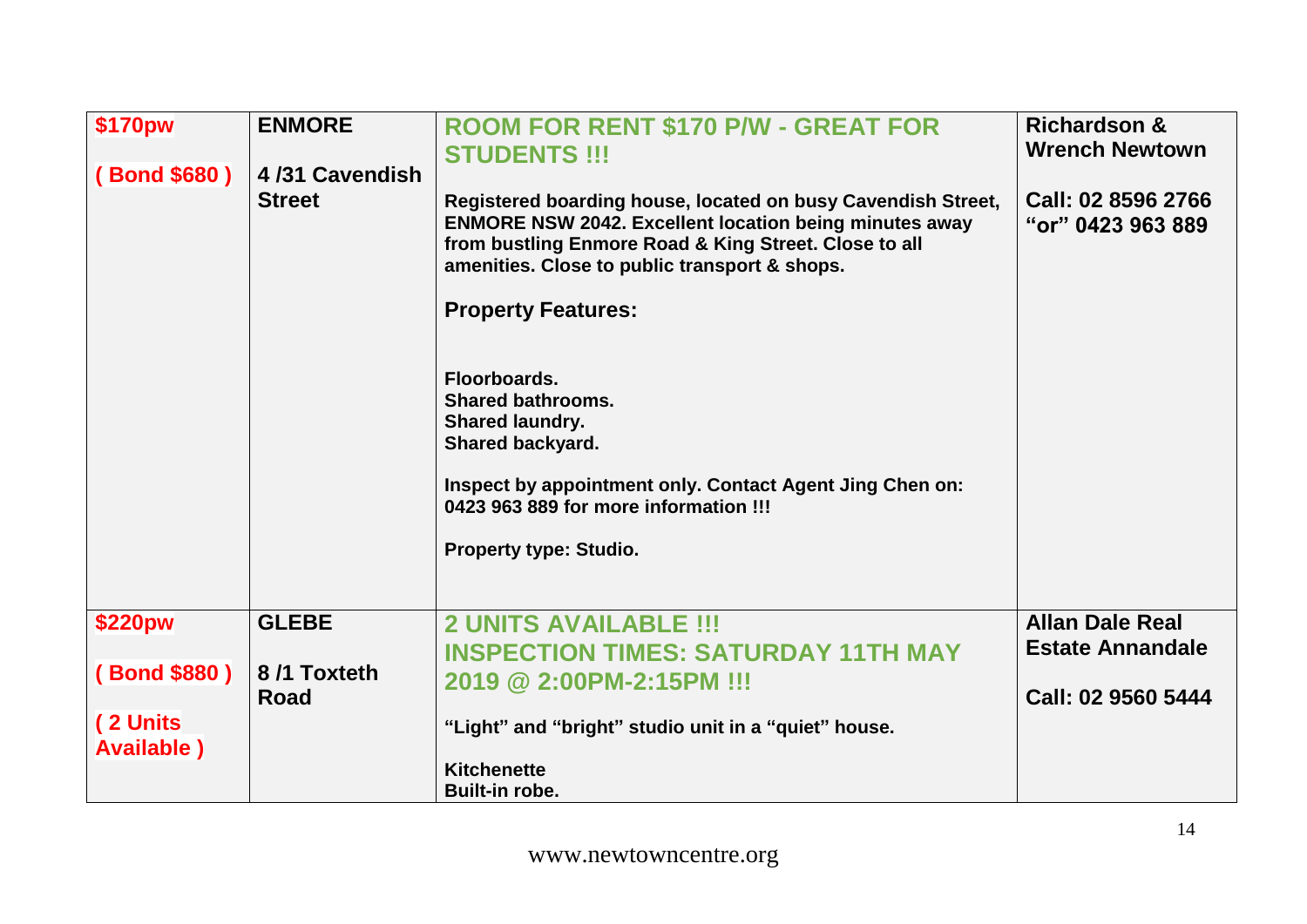|              |                             | <b>CARPETED.</b><br><b>Shared bathroom.</b><br><b>Laundry facilities.</b><br>O/S Parking.<br>This sweet studio is in a very quiet terrace house. A "must" see<br>for the "quiet" person.<br><b>Property type: Studio.</b>                                                                                                                                                                                                                                            |                                                     |
|--------------|-----------------------------|----------------------------------------------------------------------------------------------------------------------------------------------------------------------------------------------------------------------------------------------------------------------------------------------------------------------------------------------------------------------------------------------------------------------------------------------------------------------|-----------------------------------------------------|
| \$220pw      | <b>LEICHHARDT</b>           | "Cosy" Studio In "Convenient" Locale !!!                                                                                                                                                                                                                                                                                                                                                                                                                             | <b>Richardson &amp;</b><br><b>Wrench Leichhardt</b> |
| (Bond \$880) | 4/70 Flood<br><b>Street</b> | <b>INSPECTION TIMES: SATURDAY 11TH MAY</b><br>2019 @ 12:30PM-12:50PM !!!                                                                                                                                                                                                                                                                                                                                                                                             | Call: 02 9569 6600                                  |
|              |                             | Lifestyle:                                                                                                                                                                                                                                                                                                                                                                                                                                                           |                                                     |
|              |                             | This boutique garden studio apartment is perfectly located<br>offering a superb opportunity to live in this highly sought after<br>location. Intimately located to the vibrant Marion Street<br>shopping centre and transport as well as Norton Street's cafes<br>and restaurants. This property is in close vicinity to schools,<br>parks and public transport. Well serviced by frequent bus<br>services into the city and the inner west<br><b>Accommodation:</b> |                                                     |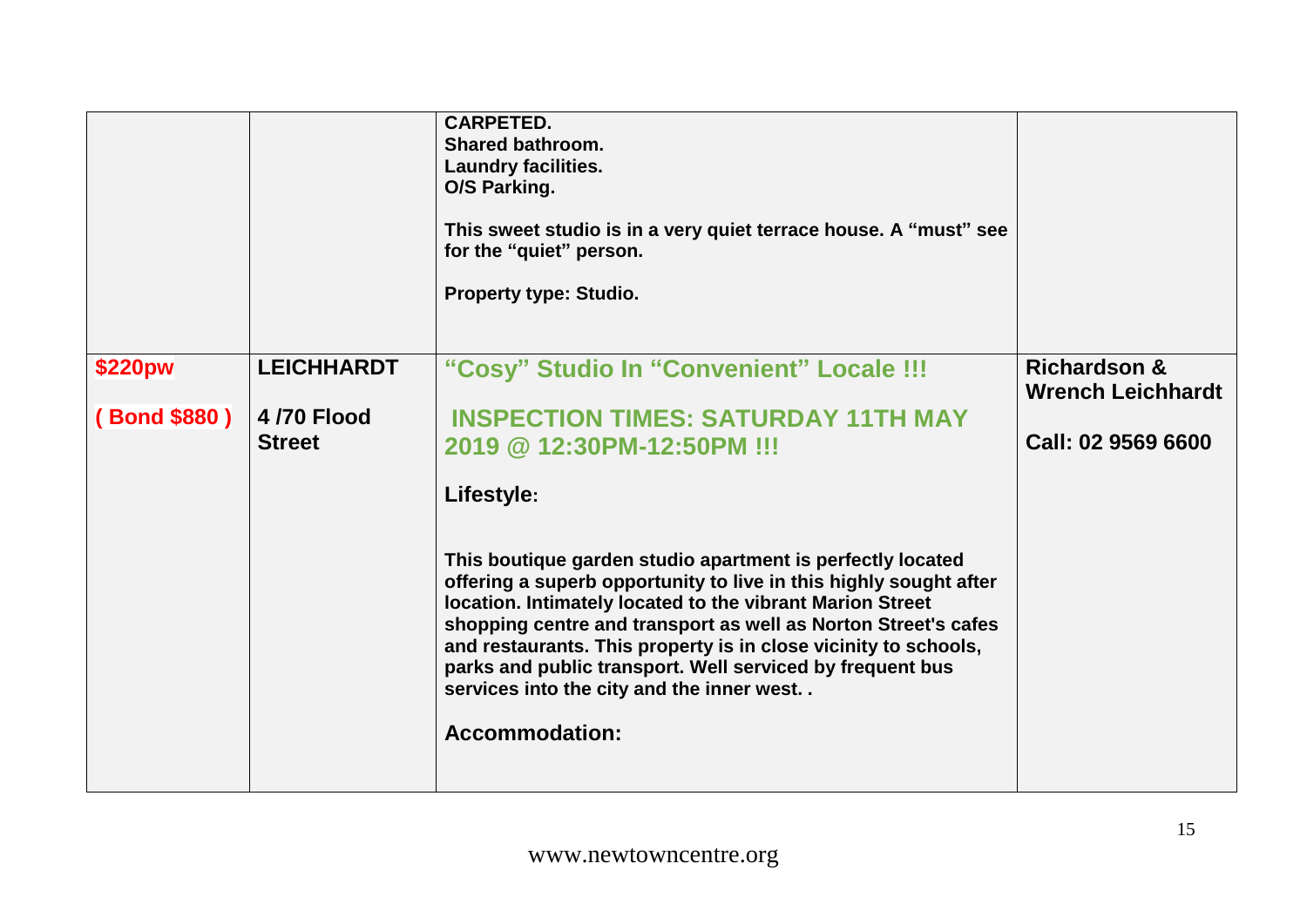| This free-standing studio is located at the back of the block<br>offering a large and low maintenance living and bedroom area,                                                                                                                  |  |
|-------------------------------------------------------------------------------------------------------------------------------------------------------------------------------------------------------------------------------------------------|--|
| modern kitchen and bathroom and access to shared backyard.                                                                                                                                                                                      |  |
| <b>Features:</b>                                                                                                                                                                                                                                |  |
| Low maintenance living area, modern kitchen and bathroom,<br>access to large shared backyard, close to all amenities and city<br>transport.                                                                                                     |  |
| <b>Facts:</b>                                                                                                                                                                                                                                   |  |
| <b>Availability: NOW !!!</b><br><b>Pets: On Application !!!</b><br>Lease Period: 6/12 Months.<br><b>Heating or Cooling: Nil.</b>                                                                                                                |  |
| LEICHHARDT / LILYFIELD SUBURB PROFILE:                                                                                                                                                                                                          |  |
| • Distance from CBD is approx 5km<br>• 5 - 10 minute drive to CBD via City West Link<br>. Public transport is easily accessible via Light Rail and S.T.A<br><b>Buses</b><br>. Norton St. Aka "Little Italy" is home to Sydney's finest Italian  |  |
| restaurant, cafes and boutiques.<br>• Enjoy the day shopping in The Italian Forum, Norton Street<br>Plaza, and Leichhardt Market Place or take a wander down<br>Parramatta Rd.<br>• St. Cloumbas and St. Fiacres are two local catholic schools |  |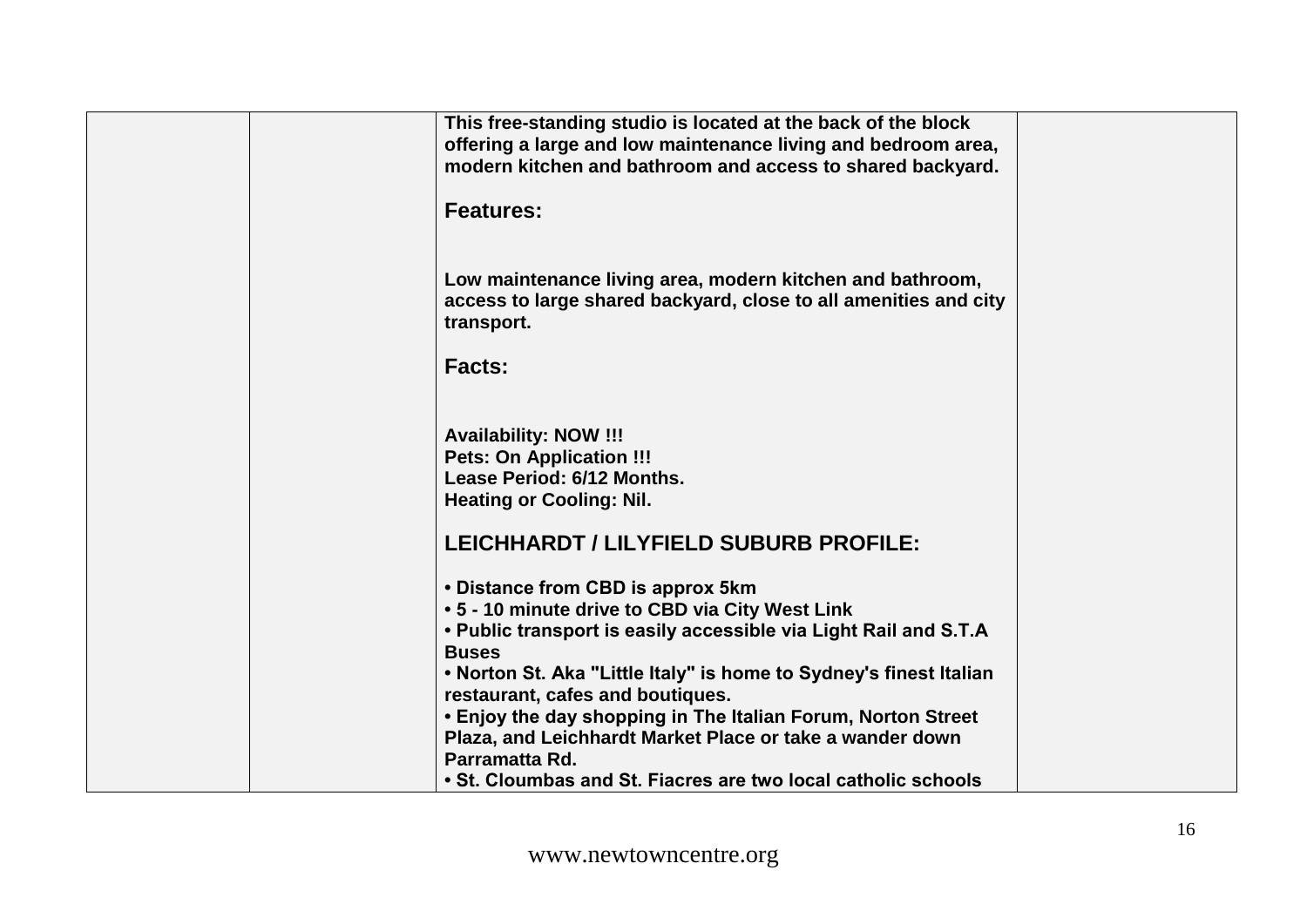|                                 |                   | with state represented by Leichhardt Primary and High School,<br>also a short distance to Petersham Tafe, Sydney University,<br>UTS, and Ultimo Tafe.<br>• Sports, Fitness and Leisure can be enjoyed at the Tigers<br>home ground, Leichhardt Oval, Leichhardt Aquatic Centre, the<br>infamous 7km Bay Run or you can catch a movie at the Palace<br><b>Cinema's on Norton St.</b><br>• Leichhardt's Lifestyle is second to none with art, culture and<br>history incorporated in everyday living.<br>Property type: Studio. |                                                      |
|---------------------------------|-------------------|-------------------------------------------------------------------------------------------------------------------------------------------------------------------------------------------------------------------------------------------------------------------------------------------------------------------------------------------------------------------------------------------------------------------------------------------------------------------------------------------------------------------------------|------------------------------------------------------|
| \$250pw<br><b>(Bond \$1000)</b> | <b>LEICHHARDT</b> | "Brand New" Large one bedroom Apartment<br>For Lease !!!                                                                                                                                                                                                                                                                                                                                                                                                                                                                      | <b>1ST City</b><br>Minogue+ Doak<br><b>Woollahra</b> |
|                                 |                   | <b>INSPECTION TIMES: THURSDAY 9TH MAY</b><br>2019 @ 10:45AM-11:00AM !!!                                                                                                                                                                                                                                                                                                                                                                                                                                                       | Call: 02 9305 7800                                   |
|                                 |                   | "BRAND NEW" 1 BEDROOM APARTMENT !!!                                                                                                                                                                                                                                                                                                                                                                                                                                                                                           |                                                      |
|                                 |                   | Recently renovated property located only minutes walk to City<br>bus stop, local shops.                                                                                                                                                                                                                                                                                                                                                                                                                                       |                                                      |
|                                 |                   | Some features include:                                                                                                                                                                                                                                                                                                                                                                                                                                                                                                        |                                                      |
|                                 |                   | + Brand "new" throughout.<br>+ Kitchenette with stove-top.<br>+ Electricity is "included" !!!<br>+ High ceilings.<br>+ Air-Conditioning.                                                                                                                                                                                                                                                                                                                                                                                      |                                                      |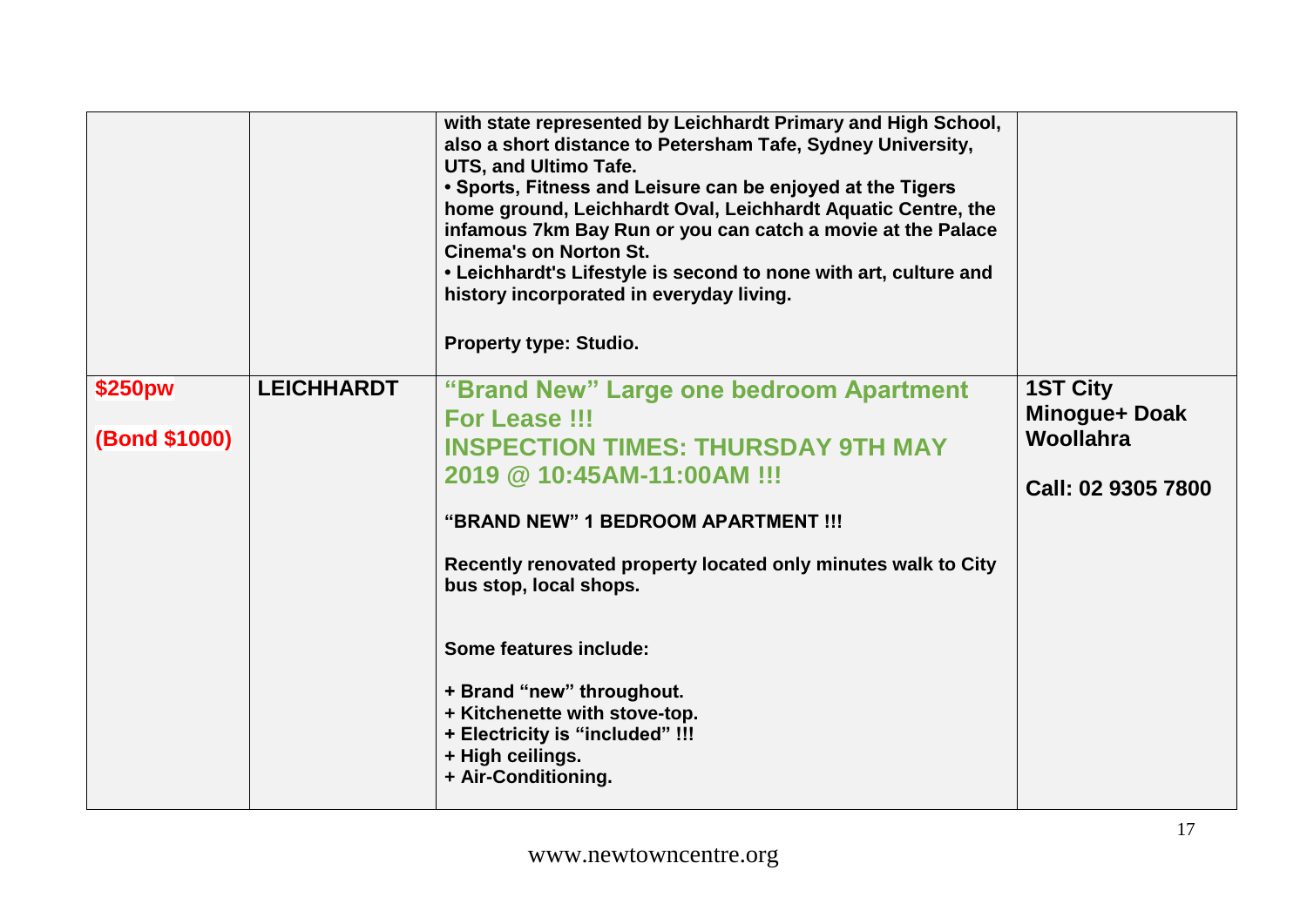|                         |                                                  | For inspection times please phone 0450 647 015 !!!<br>1ST CITY Minogue + Doak: 02 9135 5315 !!!<br>Please copy & paste the below link to apply online:<br>https://t-app.com.au/1stcityw<br><b>Property type: Studio.</b>                                                                                                   |                                                                 |
|-------------------------|--------------------------------------------------|----------------------------------------------------------------------------------------------------------------------------------------------------------------------------------------------------------------------------------------------------------------------------------------------------------------------------|-----------------------------------------------------------------|
| \$230pw<br>(Bond \$920) | <b>LEWISHAM</b><br>1/22 The<br><b>Boulevarde</b> | <b>Studio Located In a "Quiet" Tree Lined Street</b><br>!!!<br><b>INSPECTION TIMES: WEDNESDAY 8TH MAY @</b><br>4:00PM-4:15PM !!!<br>Amazing value studio situated within a lovely Victorian building<br>within walking distance to Lewisham Station, light rail, cafes<br>and shops on new canterbury road.<br>Highlights: | <b>Harris Tripp</b><br><b>Summer Hill</b><br>Call: 02 8752 4500 |
|                         |                                                  | "Freshly" painted throughout.<br>Polished timber floorboards.<br>Spacious combined living/bedroom space with "high" ceilings.<br>Kitchenette with brand new electric cook-top.<br>"Lots" of natural sunlight !!!                                                                                                           |                                                                 |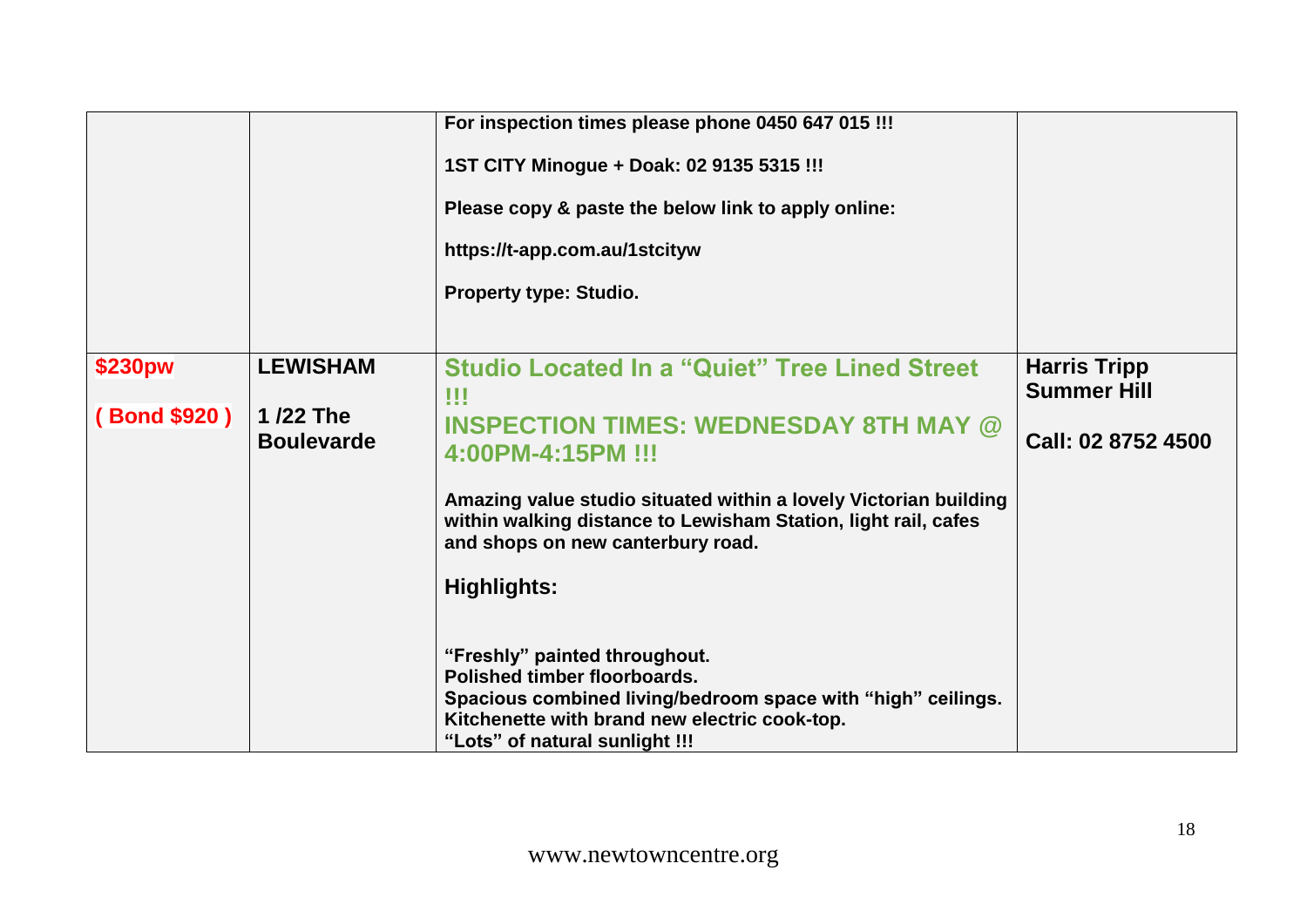|              |                                  | <b>Shared bathroom facilities.</b><br><b>Shared laundry facilities.</b><br>To find out more about this property or to arrange a private<br>inspection, please call Vishnu on: 04 2728 4559 "or" 02 8752<br>4501 !!!<br>Please register for inspections via the 'book inspection' or<br>'email agent' buttons. Otherwise we are unable to notify you of<br>any inspection changes.<br><b>Available: NOW !!!</b><br><b>Property type: Apartment / Unit / Flat.</b> |                                               |
|--------------|----------------------------------|------------------------------------------------------------------------------------------------------------------------------------------------------------------------------------------------------------------------------------------------------------------------------------------------------------------------------------------------------------------------------------------------------------------------------------------------------------------|-----------------------------------------------|
| \$200pw      | <b>LEWISHAM</b><br>6 /4 Toothill | "Renovated" Room For Rent with Air<br><b>Conditioner !!!</b>                                                                                                                                                                                                                                                                                                                                                                                                     | <b>Brough &amp; Taylor</b><br><b>Ashfield</b> |
| (Bond \$400) | <b>Street</b>                    | Situated in a fully renovated boarding house. Boasting 2<br>bathrooms, 3 Toilets, high ceilings, blinds on all windows and<br>polished timber floorboards.<br>All rooms come with a ceiling fan, bed & mattress, bedside<br>table, wardrobe and a bar fridge.<br>"No" extra fees or charges !!!<br><b>Highlights:</b>                                                                                                                                            | Call: 02 8753 2300                            |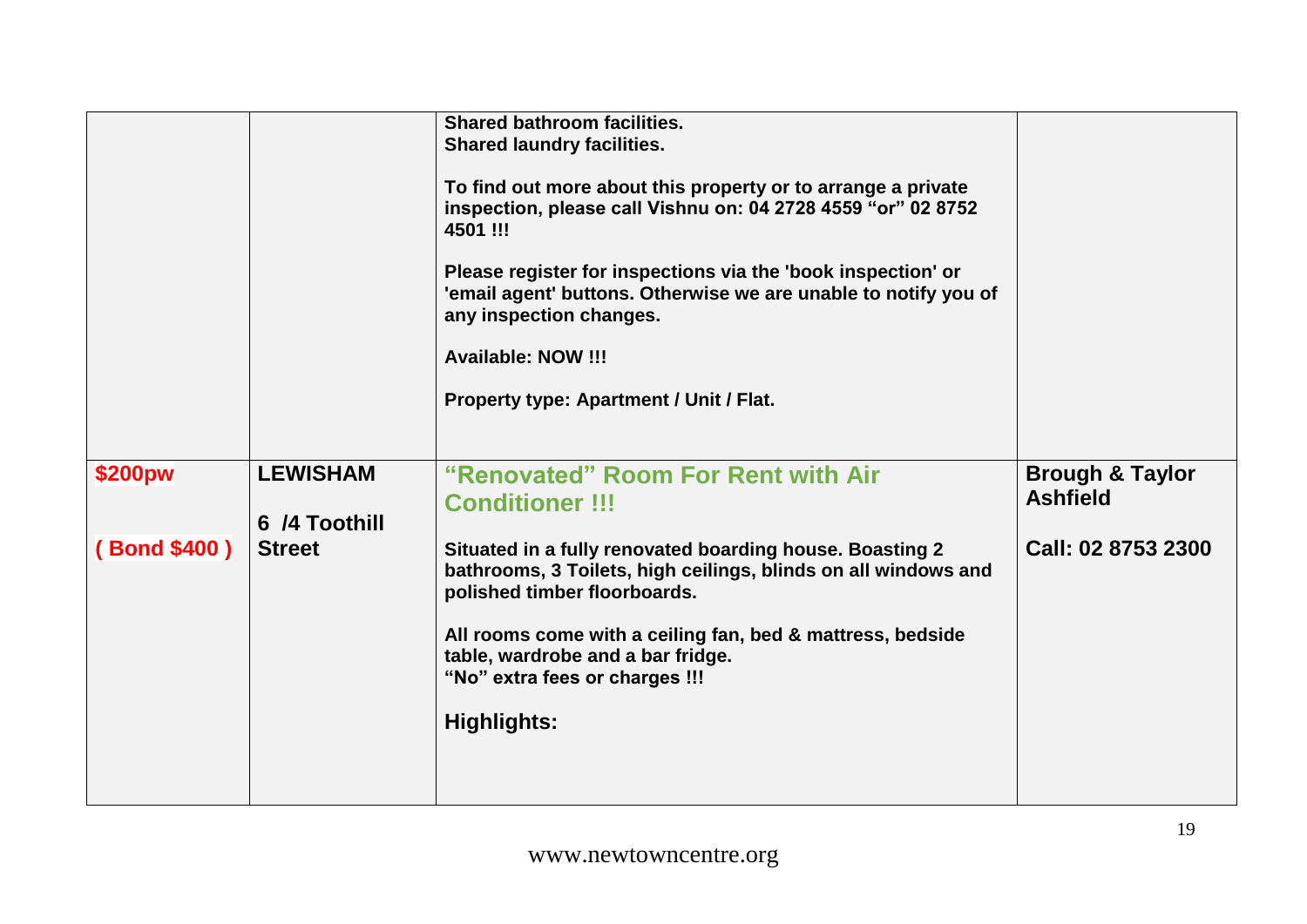|                                                                |                                                            | 2 "new" Bathrooms.<br>Air conditioner.<br>3 Toilets.<br>Large shared kitchen.<br>Polished timber floorboards.<br>Shared bathroom and laundry ("including" washing<br>machine/dryer).<br>Short Walk to Lewisham train station, bus stops & Light Rail.<br>Please register for inspections using the 'Book Inspection' or<br>'Contact Agent' buttons to be notified of any inspection<br>changes.<br>Property type: Studio. |                                                                  |
|----------------------------------------------------------------|------------------------------------------------------------|---------------------------------------------------------------------------------------------------------------------------------------------------------------------------------------------------------------------------------------------------------------------------------------------------------------------------------------------------------------------------------------------------------------------------|------------------------------------------------------------------|
| \$230pw                                                        | <b>LEWISHAM</b>                                            | "SELF-CONTAINED" STUDIO APARTMENT !!!                                                                                                                                                                                                                                                                                                                                                                                     | <b>Raine &amp; Horne</b><br><b>Leichhardt</b>                    |
| (Bond \$920)                                                   | 11/11-13 Hunter<br><b>Street</b>                           | In a quiet tree-lined street is this "cosy" self-contained studio<br>with a kitchen in a lovely terrace with a "huge" backyard (share<br>bathroom). Close to Lewisham cafes, shops, rail and short<br>stroll to Petersham shops.<br>Rent "includes" water !!!                                                                                                                                                             | Call: 02 9568 2600                                               |
| <b>From</b><br>\$250pw-<br>\$300pw<br>(Bond \$1000-<br>\$1200) | <b>MARRICKVILLE</b><br>1/117<br>Livingstone<br><b>Road</b> | The "affordable" living !!!<br><b>INSPECTION TIMES: WEDNESDAY 8TH MAY</b><br>2019 @ 2:00PM-2:20PM !!!<br>Well-presented and maintained, clean and tidy, fully licensed<br>and secure building.                                                                                                                                                                                                                            | <b>Raine &amp; Horne</b><br><b>Newtown</b><br>Call: 02 8596 3555 |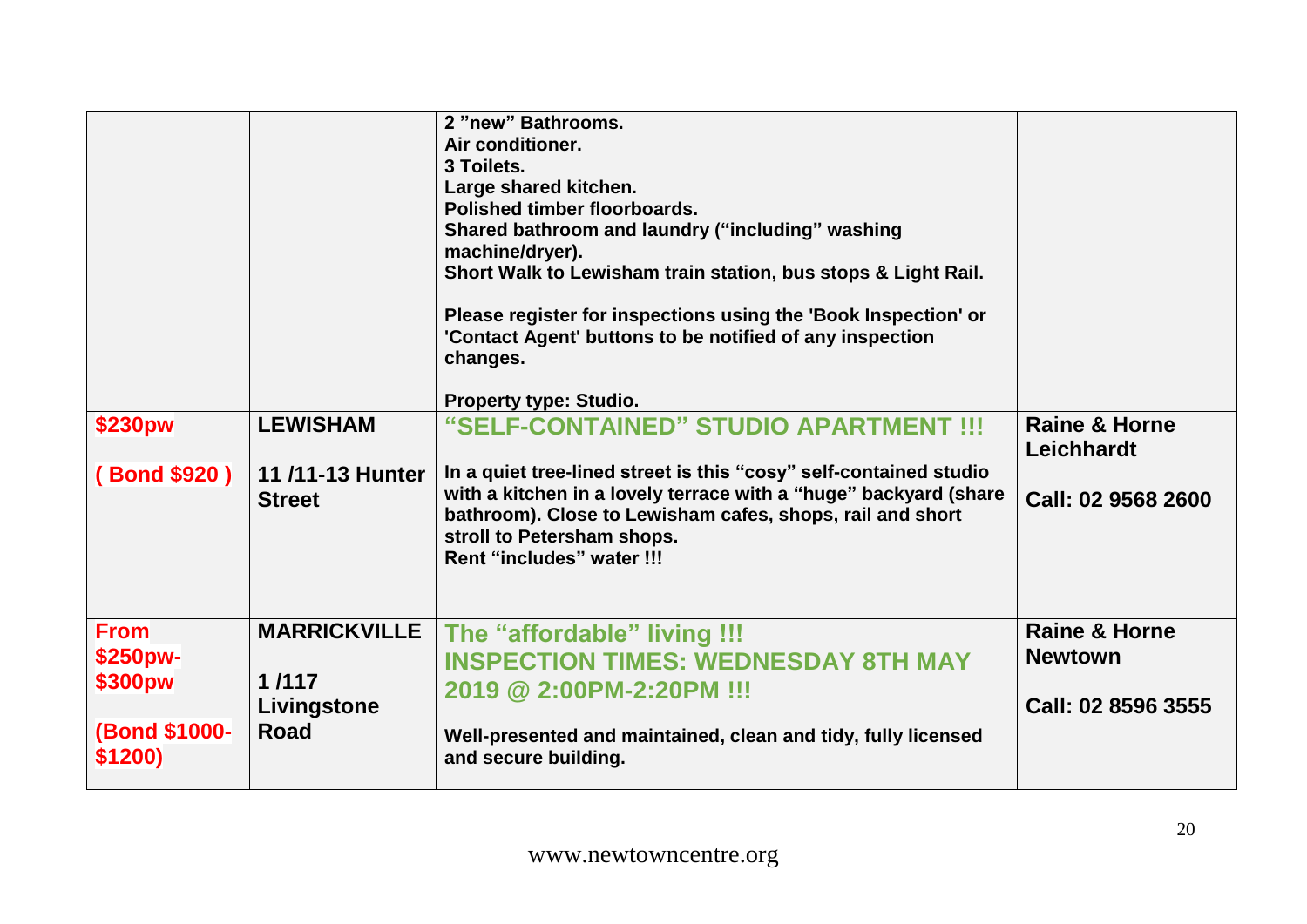| Available are a selection of single and double rooms. Each<br>room is private/secure and furnished. All utilities are included<br>in the rent. Multiple shared living areas as well as share<br>kitchen, bathroom, laundry with great common lounge and<br>outdoor area.<br>** Looking for a live onsite caretaker. Rent for services<br>rendered agreement negotiable. |  |
|-------------------------------------------------------------------------------------------------------------------------------------------------------------------------------------------------------------------------------------------------------------------------------------------------------------------------------------------------------------------------|--|
| The property:                                                                                                                                                                                                                                                                                                                                                           |  |
| Secure building throughout.<br>Single and double rooms available !!!<br>Large open plan dining area.<br>Spacious shared kitchen.<br>"Multiple" living areas.<br>Shared external laundry facilities.<br><b>Shared bathrooms.</b><br>Spacious rear yard.<br>Close to shops and transport to Sydney University and UNSW.<br>The details:                                   |  |
| <b>Available NOW !!!</b><br>Short, medium and long term occupancy available !!!                                                                                                                                                                                                                                                                                         |  |
| The neighbourhood:                                                                                                                                                                                                                                                                                                                                                      |  |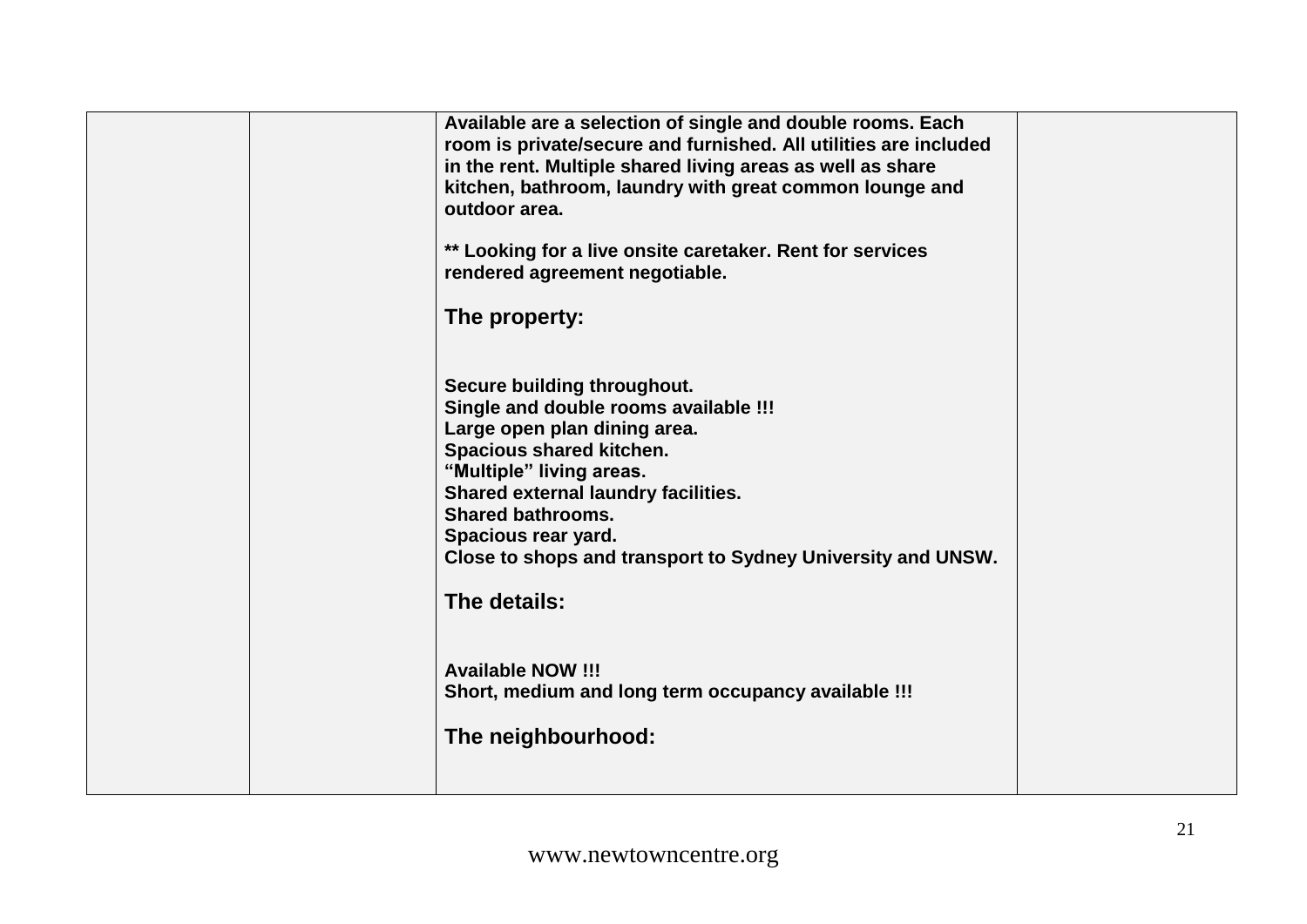|                      |                     | Multi-layered and diverse, Marrickville is a melting pot of<br>cultures with an all-embracing attitude. It's a foodie hangout,<br>has a vibrant music and art scene, and enviable infrastructure<br>that keeps locals well connected. It's no wonder everyone is<br>trying to nab their piece of Marrickville. (Source-Sitchu) |                                              |
|----------------------|---------------------|--------------------------------------------------------------------------------------------------------------------------------------------------------------------------------------------------------------------------------------------------------------------------------------------------------------------------------|----------------------------------------------|
|                      |                     | The inspection:                                                                                                                                                                                                                                                                                                                |                                              |
|                      |                     | Note: To book a time to inspect, simply click on 'Email Agent'<br>on the Domain Website to arrange. By registering, you will be<br>instantly informed of any updates, changes or cancellations for<br>your appointment !!!                                                                                                     |                                              |
|                      |                     | Call: 02 8956 3555 !!!                                                                                                                                                                                                                                                                                                         |                                              |
|                      |                     | <b>Raine &amp; Horne Newtown</b><br>Rhnewtown.com.au   02 8596 3555                                                                                                                                                                                                                                                            |                                              |
|                      |                     | <b>Property type: Studio.</b>                                                                                                                                                                                                                                                                                                  |                                              |
| From \$250pw         | <b>MARRICKVILLE</b> | "STUDIO" FROM \$250 PW !!!                                                                                                                                                                                                                                                                                                     | <b>Raine &amp; Horne</b><br><b>Petersham</b> |
| <b>(Bond \$1000)</b> | 26 Enfield          |                                                                                                                                                                                                                                                                                                                                |                                              |
|                      | <b>Street</b>       | Freshly renovated and refurbished studio in large terrace<br>house.                                                                                                                                                                                                                                                            | Call: 02 9568 5111                           |
|                      |                     | The studio has been freshly painted, polished timber floors,<br>light and bright, great location minutes walk to parks, transport<br>and shops. All rooms with Kitchenette and shared bathroom.                                                                                                                                |                                              |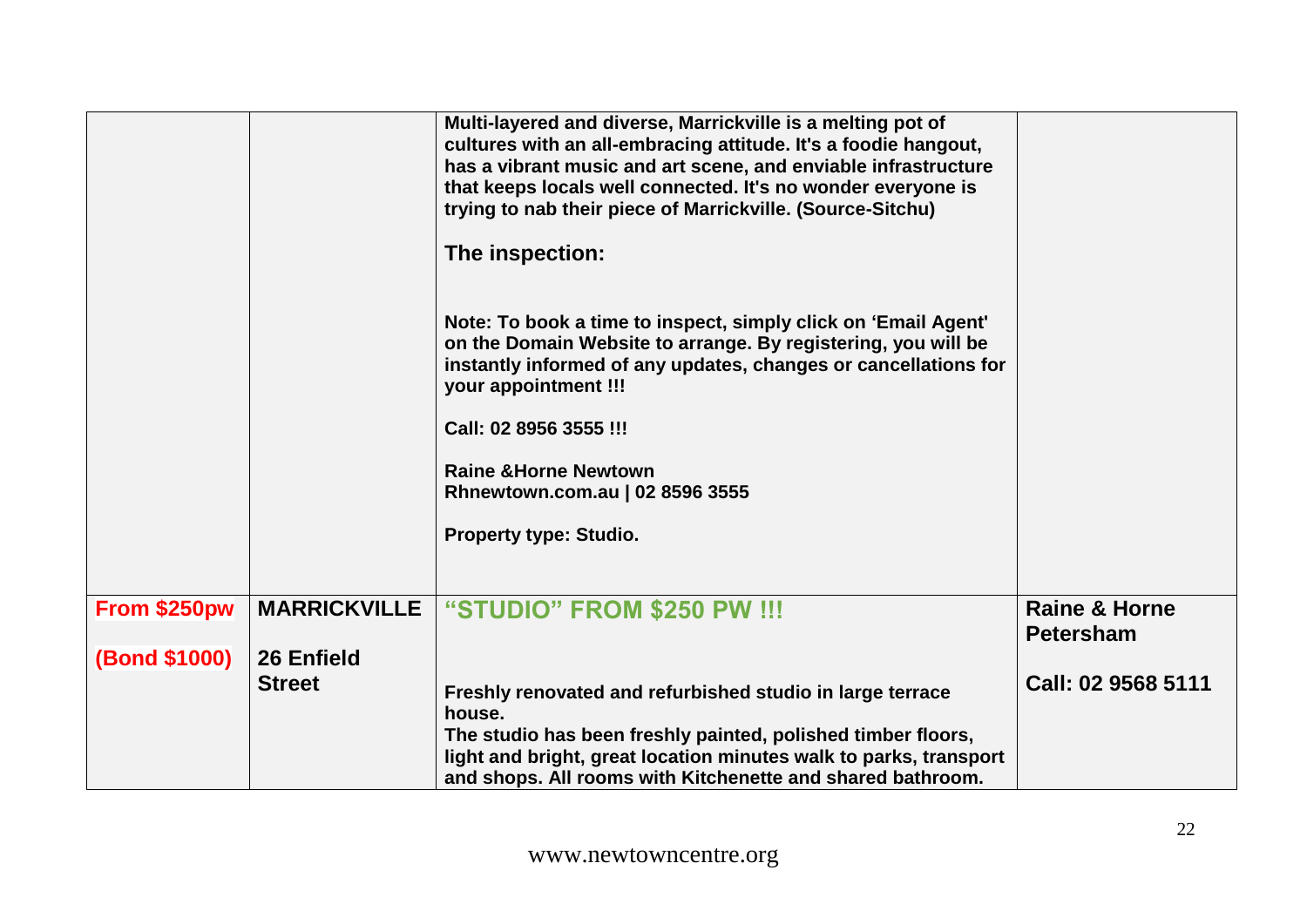|                      |                        | <b>Details:</b><br><b>Available Now !!!</b><br>"NO" pets !!!<br><b>Tathiana Camargo</b><br>9568 5111   raineandhorne.com.au/petersham<br>tathiana@rhpetersham.com.au<br>Features:<br><b>Built-In Wardrobes.</b><br><b>Close to Schools.</b><br><b>Close to Shops.</b><br><b>Close to Transport.</b><br><b>Property type: Studio.</b> |                                            |
|----------------------|------------------------|--------------------------------------------------------------------------------------------------------------------------------------------------------------------------------------------------------------------------------------------------------------------------------------------------------------------------------------|--------------------------------------------|
| \$250pw              | <b>MARRICKVILLE</b>    | <b>Studio in Great Location !!!</b><br><b>INSPECTION TIMES: SATURDAY 11TH MAY</b>                                                                                                                                                                                                                                                    | <b>Devine Real Estate</b><br>Marrickville/ |
| <b>(Bond \$1000)</b> | 2/71-73 Warren<br>Road | 2019 @ 9:00AM-9:15AM !!!                                                                                                                                                                                                                                                                                                             | <b>Dulwich Hill</b>                        |
|                      |                        | Located in the "vibrant" inner west this spacious studio is<br>located a short walk to Marrickville station, shops, schools and<br>parks.                                                                                                                                                                                            | Call: 02 9569 8000                         |
|                      |                        | Situated at the rear of a house that has been converted to five<br>homes it is "quiet" and features include a separate modern<br>kitchen with cook-top, spacious living/bedroom and "updated"<br>bathroom.                                                                                                                           |                                            |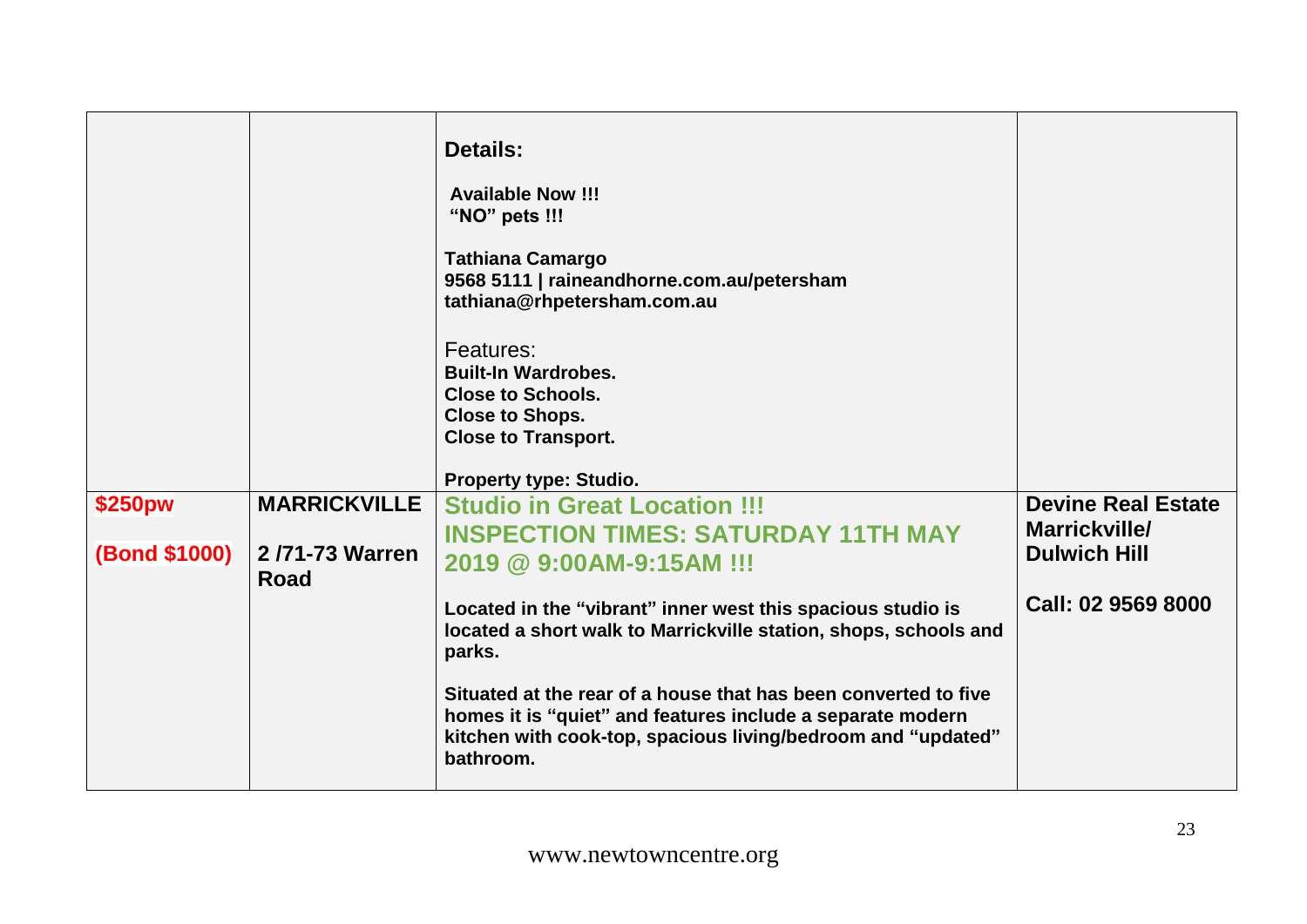|                                                                                                 |                                                                                      | This property is available from 10/05/2019 for a 6 "or" 12 month<br>lease with the "option" to extend further !!!<br>Pets will "NOT" not be considered !!!<br>APPLY ONLINE by entering this link into your browser:<br>https://t-app.com.au/devine<br>Cancellation of open for inspection times may occasionally<br>occur due to unforeseen circumstances. For notification of<br>these cancellations please ensure you have registered your<br>details on www.devinere.com.au<br><b>Property type: Apartment / Unit / Flat.</b>                                                                                                                                                                                                                                 |                                                                        |
|-------------------------------------------------------------------------------------------------|--------------------------------------------------------------------------------------|------------------------------------------------------------------------------------------------------------------------------------------------------------------------------------------------------------------------------------------------------------------------------------------------------------------------------------------------------------------------------------------------------------------------------------------------------------------------------------------------------------------------------------------------------------------------------------------------------------------------------------------------------------------------------------------------------------------------------------------------------------------|------------------------------------------------------------------------|
| From \$170pw<br>- \$200pw<br><b>(Bond From</b><br>$$680-$800$<br>(5 Rooms<br><b>Available</b> ) | <b>MARRICKVILLE</b><br>Rooms 5, 8,10,<br>14 & 15 / 300<br>Livingstone<br><b>Road</b> | <b>Secure Semi-Furnished Studio rooms for rent</b><br>Security Room for rent in Marrickville partly furnished, Bed,<br>wardrobe, and mini bar fridge, with large yard. Modern shared<br>bathroom facilities and a spacious kitchen with 4 burner Gas<br>Stove Top and Oven. All bills included in rent, (water rates,<br>electricity rates, gas rates and council rates. Casual Care taker<br>on site, responsible for servicing the council bins and cleaning<br>of bathrooms and common areas. Communal Laundry and<br>Washing Machine available, \$2 a wash. Friendly community<br>and close to all amenities. Just a short distance to Marrickville<br>and Dulwich Hill train station and bus stops close by.<br>View by appointment !!!<br><b>Features:</b> | <b>Richardson &amp;</b><br><b>Wrench Newtown</b><br>Call: 02 8596 2766 |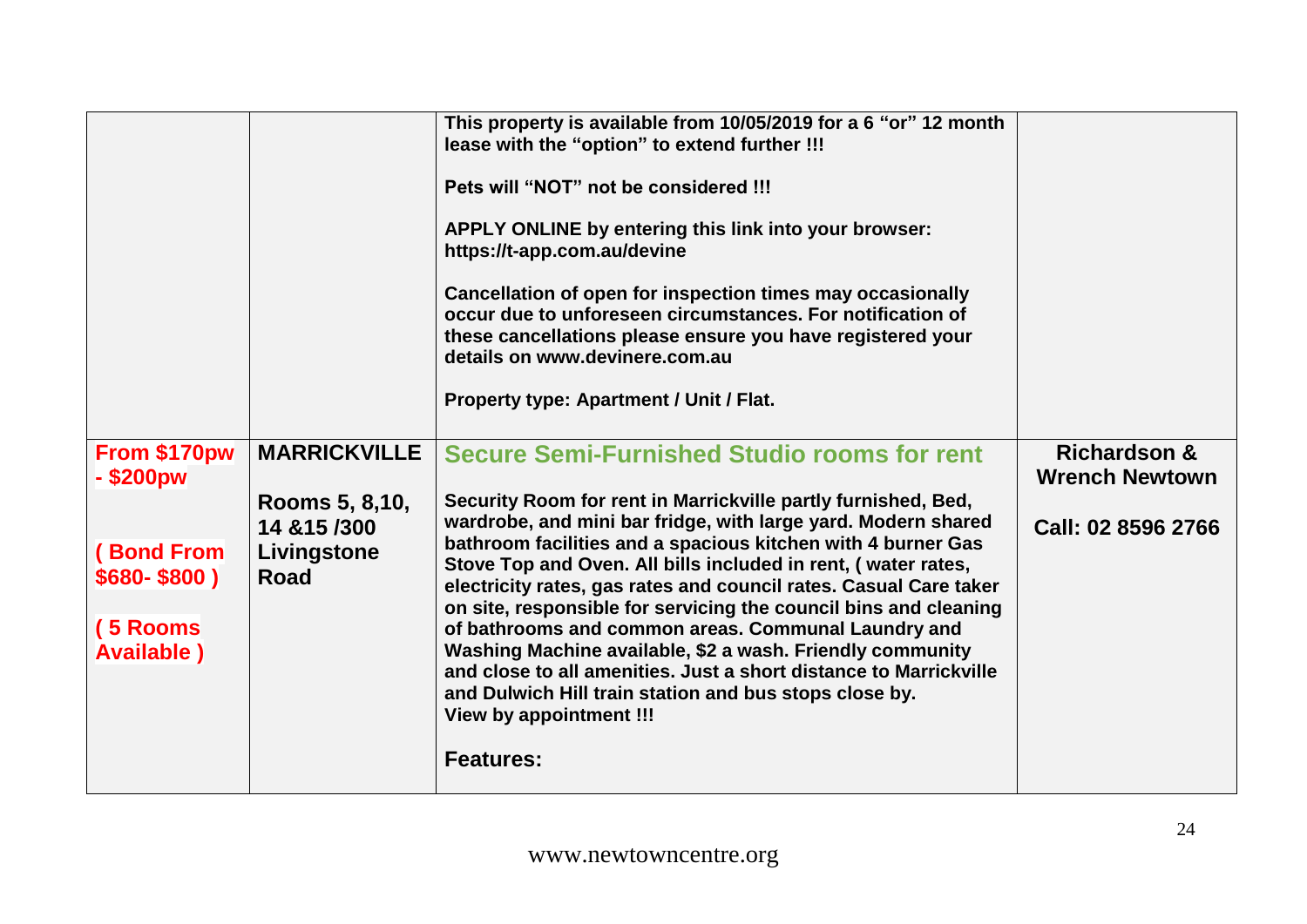|              |                                    | <b>Built-In Wardrobes.</b><br><b>Close to Schools.</b><br><b>Close to Shops.</b><br><b>Close to Transport.</b><br>Garden.<br><b>Polished Timber Floor.</b><br><b>Property type: Studio.</b>                                                                                                                    |                                                                                                        |
|--------------|------------------------------------|----------------------------------------------------------------------------------------------------------------------------------------------------------------------------------------------------------------------------------------------------------------------------------------------------------------|--------------------------------------------------------------------------------------------------------|
| \$160pw      | <b>MARRICKVILLE</b>                | <b>ROOMS TO RENT !!!</b>                                                                                                                                                                                                                                                                                       | <b>Raine &amp; Horne</b><br><b>Burwood</b>                                                             |
| (Bond \$320) | <b>11/100 Wardell</b><br>Road      | Single room in a "neat" and "tidy" boarding house.<br>Shared bathroom and laundry facilities.<br>Close to local shops and buses.<br>Required: 2 weeks rent & 2 weeks bond !!!<br><b>Property type: Studio.</b>                                                                                                 | Call: 02 9745 1955                                                                                     |
| \$200pw      | <b>NEWTOWN</b><br>3/1 Reiby Street | <b>Shared Accommodation !!!</b><br><b>INSPECTION TIMES: SATURDAY 11TH MAY</b><br>2019 @ 9:30AM-9:45AM !!!<br>This bright and "airy" room in shared accommodation is<br>centrally located to Newtown, with easy access to RPA Hospital<br>& Sydney University, Macdonaldtown station, restaurants and<br>cafes. | <b>Harris Partners</b><br><b>Property</b><br><b>Management</b><br><b>Balmain</b><br>Call: 02 9818 2133 |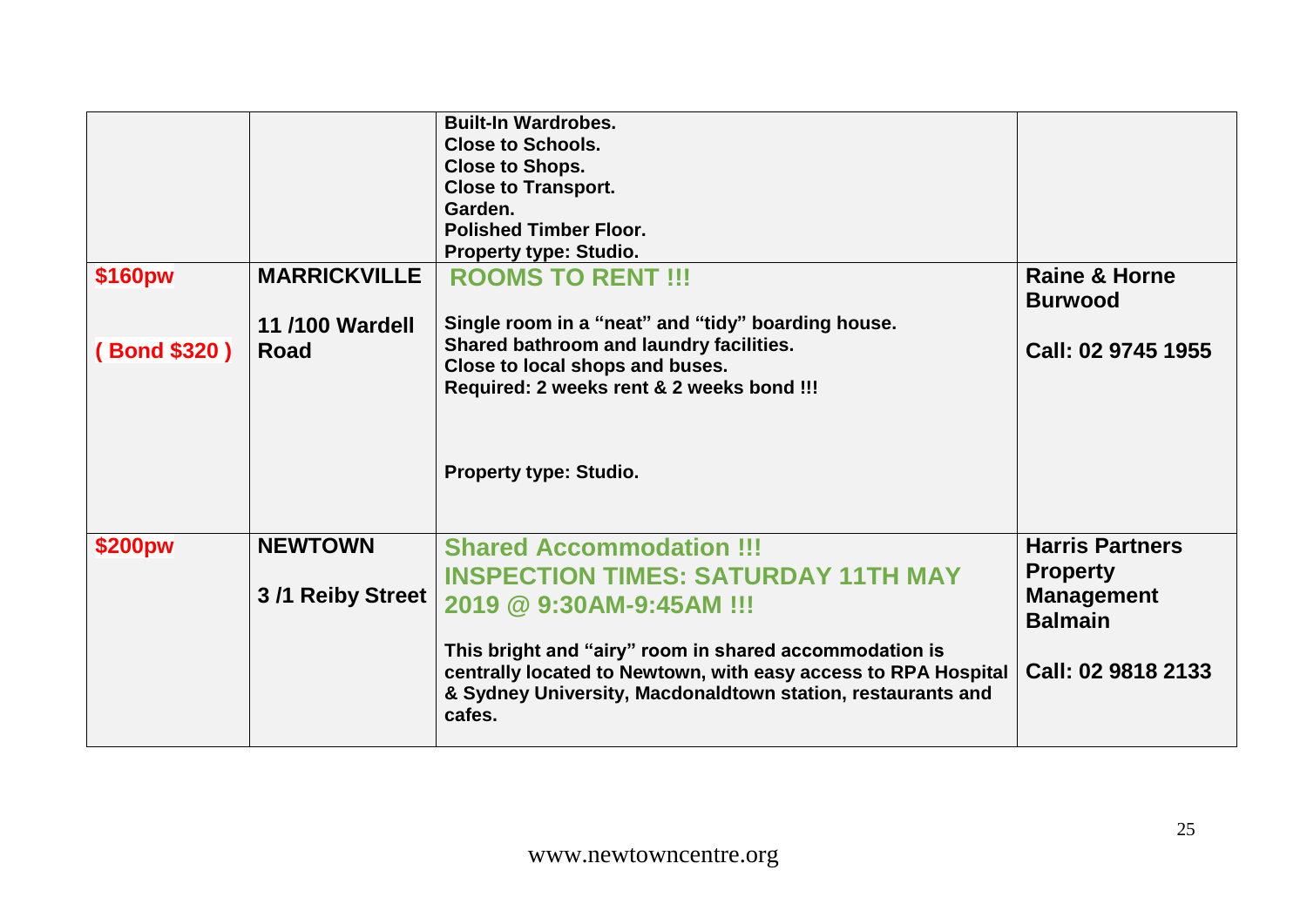| <b>Features:</b>                                                                                                                                                                                                                                                                                                                                                                                                                                                                             |
|----------------------------------------------------------------------------------------------------------------------------------------------------------------------------------------------------------------------------------------------------------------------------------------------------------------------------------------------------------------------------------------------------------------------------------------------------------------------------------------------|
| Large room with a private sun room that can be used as a<br>study<br><b>Separate Kitchen/dining.</b><br>Separate bathroom.<br>Secure building with rear-lane access.<br><b>Shared courtyard.</b><br><b>Electricity "included" !!!</b><br>Moments from transport and amenities.<br><b>Available NOW !!!</b><br>"NO" pets allowed !!!                                                                                                                                                          |
| Lease Period: 6 "or" 12 months with "option" to extend !!!<br>APPLY ONLINE by entering this link into your browser:<br>https://t-app.com.au/hpbalmain<br>To register for an inspection, please submit your email enquiry<br>via this advertisement and you will receive a link to register.<br>Please note if you do not register, we cannot ensure that you<br>are notified and updated on any time changes, cancellations or<br>further inspection times.<br><b>Property type: Studio.</b> |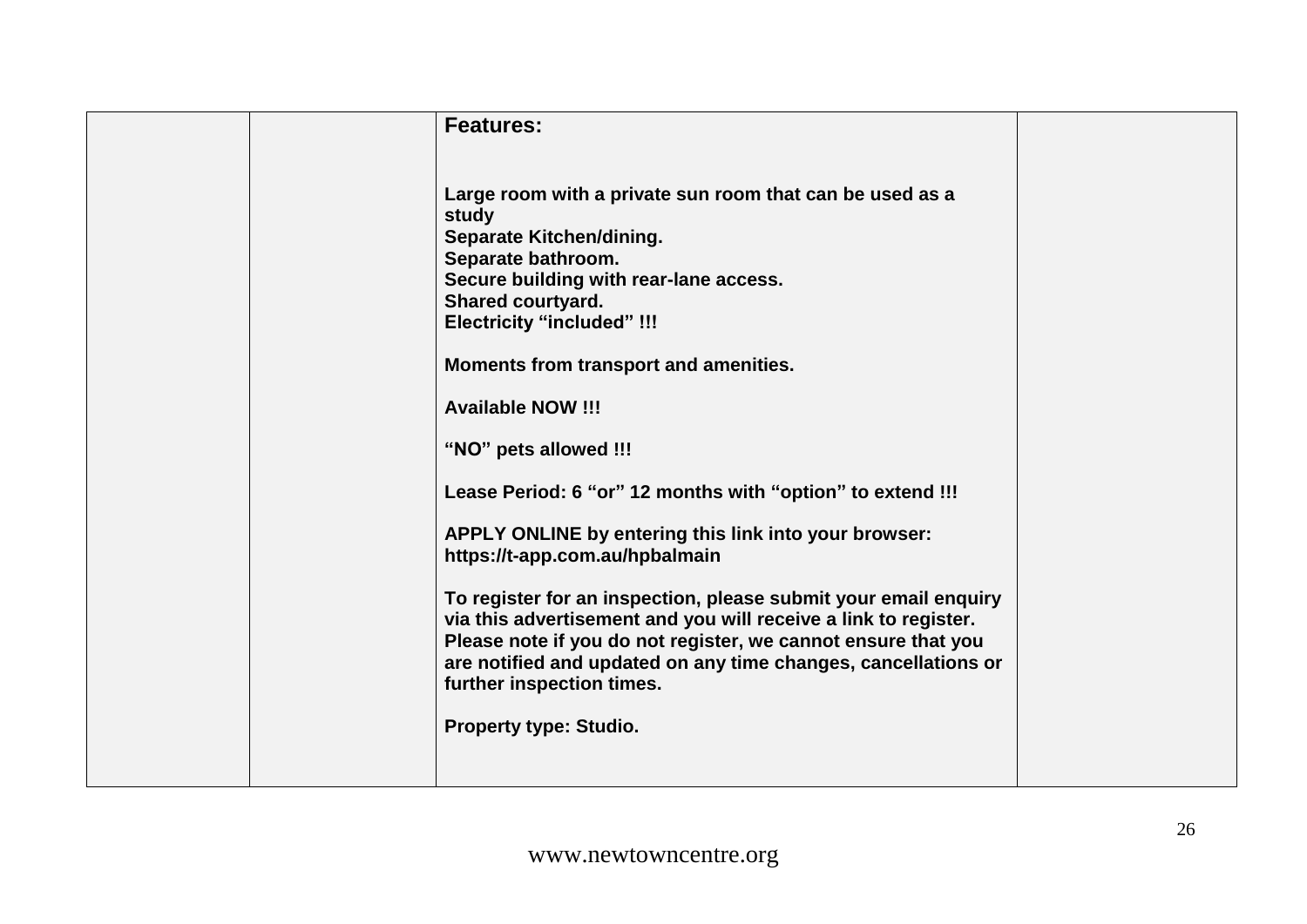| \$210pw      | <b>NEWTOWN</b>                 | "Fully" furnished room situated in a boarding<br>house, with kitchenette, shared bathroom                                                                                                                                                                                                                          | <b>Raine &amp; Horne</b><br><b>Newtown</b> |
|--------------|--------------------------------|--------------------------------------------------------------------------------------------------------------------------------------------------------------------------------------------------------------------------------------------------------------------------------------------------------------------|--------------------------------------------|
| (Bond \$840) | 4/116 Probert<br><b>Street</b> | facilities and shared outdoor area !!!                                                                                                                                                                                                                                                                             | Call: 02 8596 3520                         |
|              |                                | "Fantastic Lifestyle" Location !!!!                                                                                                                                                                                                                                                                                |                                            |
|              |                                | "Fully" furnished room situated in a boarding house, with<br>kitchenette, shared bathroom facilities and shared outdoor<br>area.                                                                                                                                                                                   |                                            |
|              |                                | The property:                                                                                                                                                                                                                                                                                                      |                                            |
|              |                                | * kitchenette "includes" fridge.<br>* Recently renovated shared bathrooms.<br>Coin-Operated washing machine in share laundry.                                                                                                                                                                                      |                                            |
|              |                                | The details:<br>* Available NOW !!!                                                                                                                                                                                                                                                                                |                                            |
|              |                                | * 6-12 month lease term !!!                                                                                                                                                                                                                                                                                        |                                            |
|              |                                | The neighbourhood:                                                                                                                                                                                                                                                                                                 |                                            |
|              |                                | Newtown is jam packed with specialist and wide ranging<br>shops, wine bars, vibrant hotels, restaurants and cafes along<br>King Street and many more tucked away in the surrounding<br>back streets. There are also live bands, the Dendy multiplex<br>cinema and live theatre venues all within footsteps of each |                                            |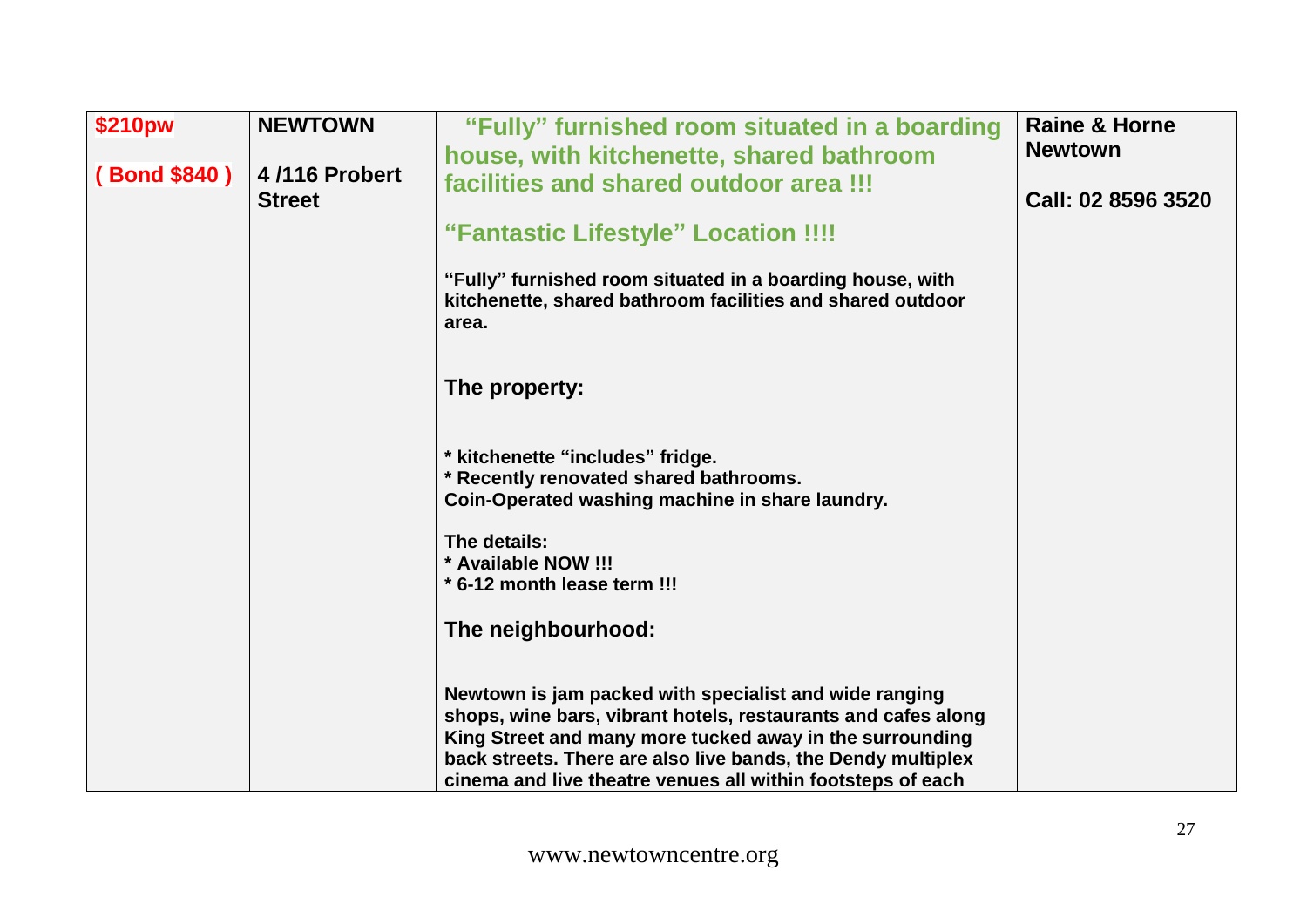|                  |                    | other. RPA hospital is also only moments away.<br>Newtown train station is just three stops to Central and also<br>accesses the western suburbs plus there are frequent bus<br>services along King Street.<br>The inspection:                                                                                                                                                                                                                                                         |                          |
|------------------|--------------------|---------------------------------------------------------------------------------------------------------------------------------------------------------------------------------------------------------------------------------------------------------------------------------------------------------------------------------------------------------------------------------------------------------------------------------------------------------------------------------------|--------------------------|
|                  |                    | To book a time to inspect, simply click on Email Agent' to<br>arrange. By registering, you will be instantly informed of any<br>updates, changes or cancellations for your appointment.                                                                                                                                                                                                                                                                                               |                          |
|                  |                    | Call Sara Canas on: 0413 166 685 !!!                                                                                                                                                                                                                                                                                                                                                                                                                                                  |                          |
|                  |                    | <b>Raine&amp;Horne Newtown</b>                                                                                                                                                                                                                                                                                                                                                                                                                                                        |                          |
|                  |                    | rh.com.au/newtown Call: 02 8596 3555 !!!                                                                                                                                                                                                                                                                                                                                                                                                                                              |                          |
|                  |                    | Property type: Apartment / Unit / Flat.                                                                                                                                                                                                                                                                                                                                                                                                                                               |                          |
| <b>Room from</b> | <b>PETERSHAM</b>   | "MODERN" BOARDING HOUSE                                                                                                                                                                                                                                                                                                                                                                                                                                                               | <b>Raine &amp; Horne</b> |
| \$220pw          |                    | <b>ACCOMMODATION !!!</b>                                                                                                                                                                                                                                                                                                                                                                                                                                                              | <b>Petersham</b>         |
|                  | <b>70-72 New</b>   |                                                                                                                                                                                                                                                                                                                                                                                                                                                                                       |                          |
| (Bond \$880)     | Canterbury<br>Road | Located in the heart of Petersham this well maintained terraces<br>have been fully renovated and come furnished. Close to public<br>transport, shops, schools park lands and many famous<br>Portuguese restaurants, the rooms come with built in robes, bar<br>fridge and single size bed. shared Bathrooms and kitchen<br>facilities.<br>Enjoy these properties cosmopolitan Inner West location<br>without breaking the bank as all the bills are inclusive of the<br>rental price. | Call: 02 9568 5111       |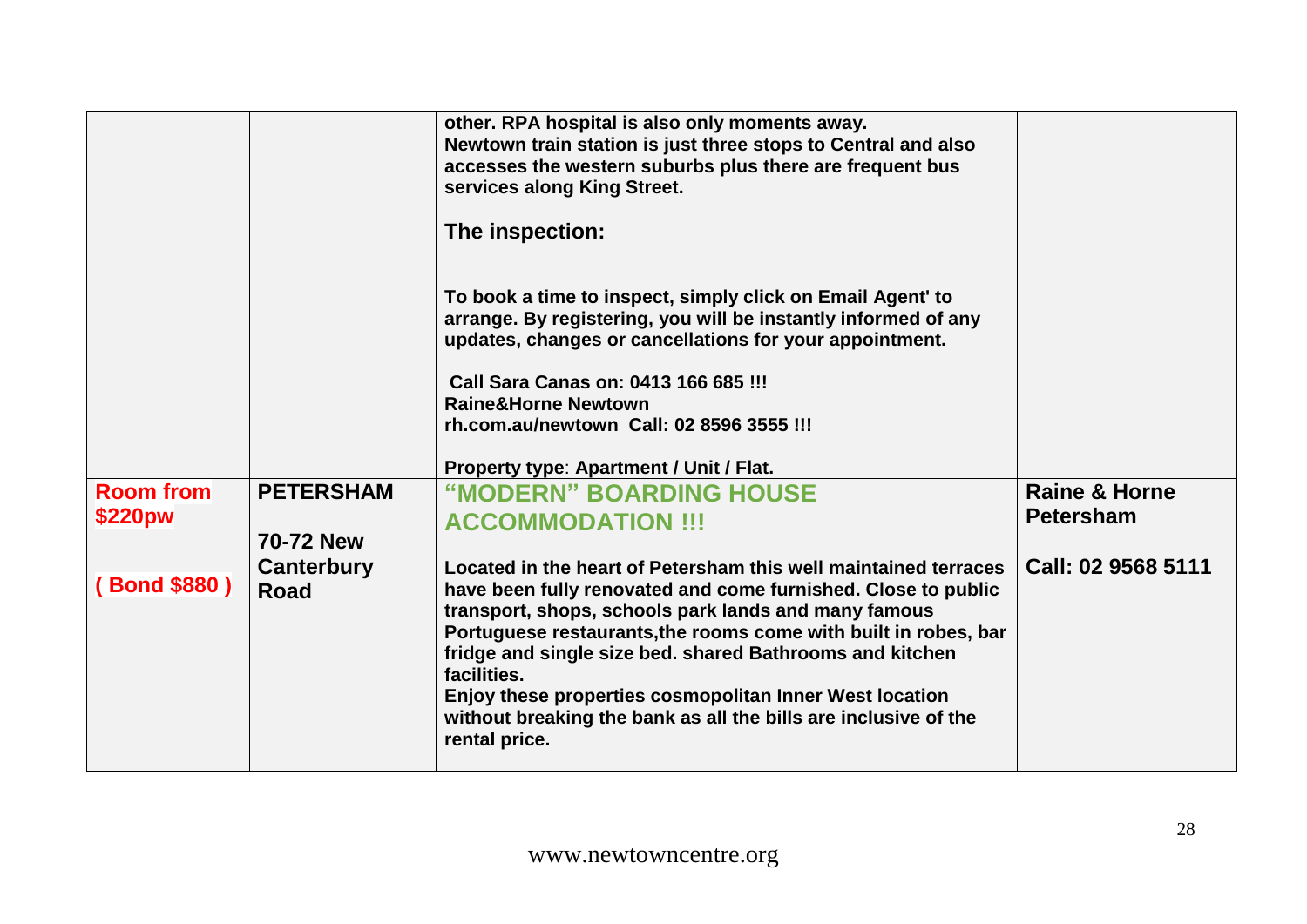|                         |                                                 | <b>Details:</b><br>o Available NOW !!!<br>o By appointment or at scheduled times.<br>CallPedro de Matos on: 0404 888 667 !!!<br>9568 5111   rh.com.au/petersham<br><b>Raine&amp;Horne Petersham</b><br>Property type: Studio.                                                                                     |                                                                    |
|-------------------------|-------------------------------------------------|-------------------------------------------------------------------------------------------------------------------------------------------------------------------------------------------------------------------------------------------------------------------------------------------------------------------|--------------------------------------------------------------------|
| \$190pw<br>(Bond \$760) | <b>PETERSHAM</b><br>97 Crystal<br><b>Street</b> | <b>SHARED ACCOMMODATION !!!</b><br>Clean and private rooms with shared bathroom and kitchen<br>from \$180pw "all" inclusive, just a short walk to Petersham<br>shops and train station with buses at your door.<br>To arrange inspections please call the office on: 02 9568 5111<br>!!!<br>Property type: House. | <b>Raine &amp; Horne</b><br><b>Petersham</b><br>Call: 02 9568 5111 |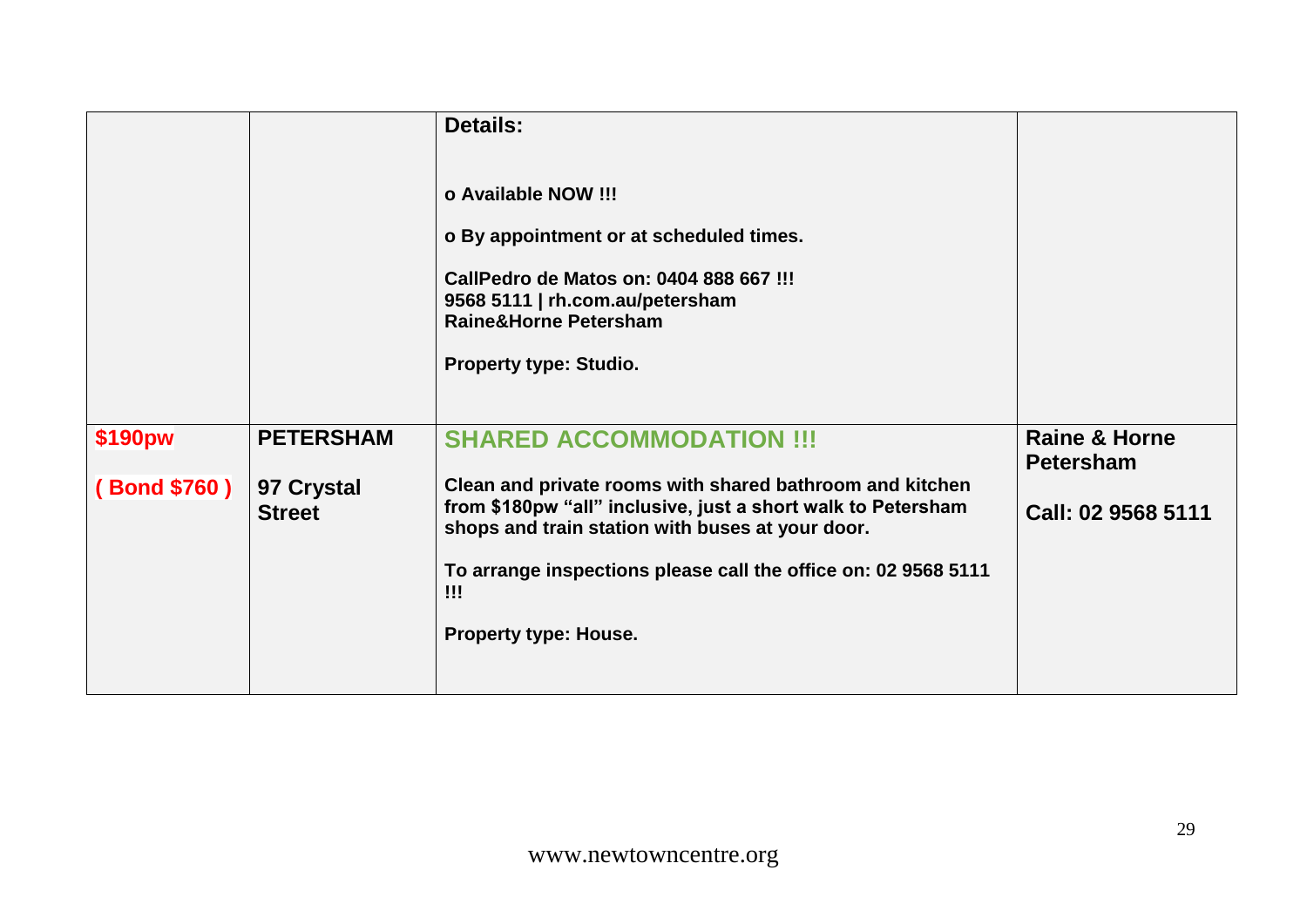| \$250pw                        | <b>REDFERN</b>               | "Fully" furnished and "renovated" rooms to let<br>located in a character filled 4 level Victorian                                                                                                                                                                                                                                                                                                                                                                                                                                                                                                  | <b>D'Ettorre Real</b><br><b>Estate Woollahra</b> |
|--------------------------------|------------------------------|----------------------------------------------------------------------------------------------------------------------------------------------------------------------------------------------------------------------------------------------------------------------------------------------------------------------------------------------------------------------------------------------------------------------------------------------------------------------------------------------------------------------------------------------------------------------------------------------------|--------------------------------------------------|
| (Bond \$1000)                  | Rooms 6, A & C<br>/773 South | terrace !!!<br><b>INSPECTION TIMES: SATURDAY 11TH MAY</b>                                                                                                                                                                                                                                                                                                                                                                                                                                                                                                                                          | Call: 02 8354 0896                               |
| (3 Rooms<br><b>Available</b> ) | <b>Dowling Street</b>        | 2019 @ 9:15AM-9:30AM !!!                                                                                                                                                                                                                                                                                                                                                                                                                                                                                                                                                                           |                                                  |
|                                |                              | "Sunny" & "tranguil" "fully furnished" and renovated room to<br>let. Located in a Character filled 4 level Victorian terrace in<br>highly sought East Redfern precinct bordering Surry Hills.                                                                                                                                                                                                                                                                                                                                                                                                      |                                                  |
|                                |                              | Featuring common kitchen and multiple modern bathrooms,<br>sunny rooftop garden area entertaining delightful district<br>views.                                                                                                                                                                                                                                                                                                                                                                                                                                                                    |                                                  |
|                                |                              | This recently refurbished & newly redecorated boarding house<br>has been freshly painted with new carpets, queen size bed,<br>linen, TV and wardrobe. Well presented throughout offering<br>affordable accommodation in the inner-city, this terrace has<br>dual access via South Dowling St & with rear lane access via<br>Madison Lane. Shared laundry with coin-operated<br>washer/dryers, common kitchen storage, Delightful roof-top<br>entertaining area enjoying district views plus rear sunlit<br>courtyard, communal lounge and TV room, WIFI, water &<br>electricity "all" included !!! |                                                  |
|                                |                              | Stroll to Moore Park, Cleveland St, Surry Hills café, restaurants,<br>Supa Centa, transport all close by !!!                                                                                                                                                                                                                                                                                                                                                                                                                                                                                       |                                                  |
|                                |                              | <b>Rooms Available:</b>                                                                                                                                                                                                                                                                                                                                                                                                                                                                                                                                                                            |                                                  |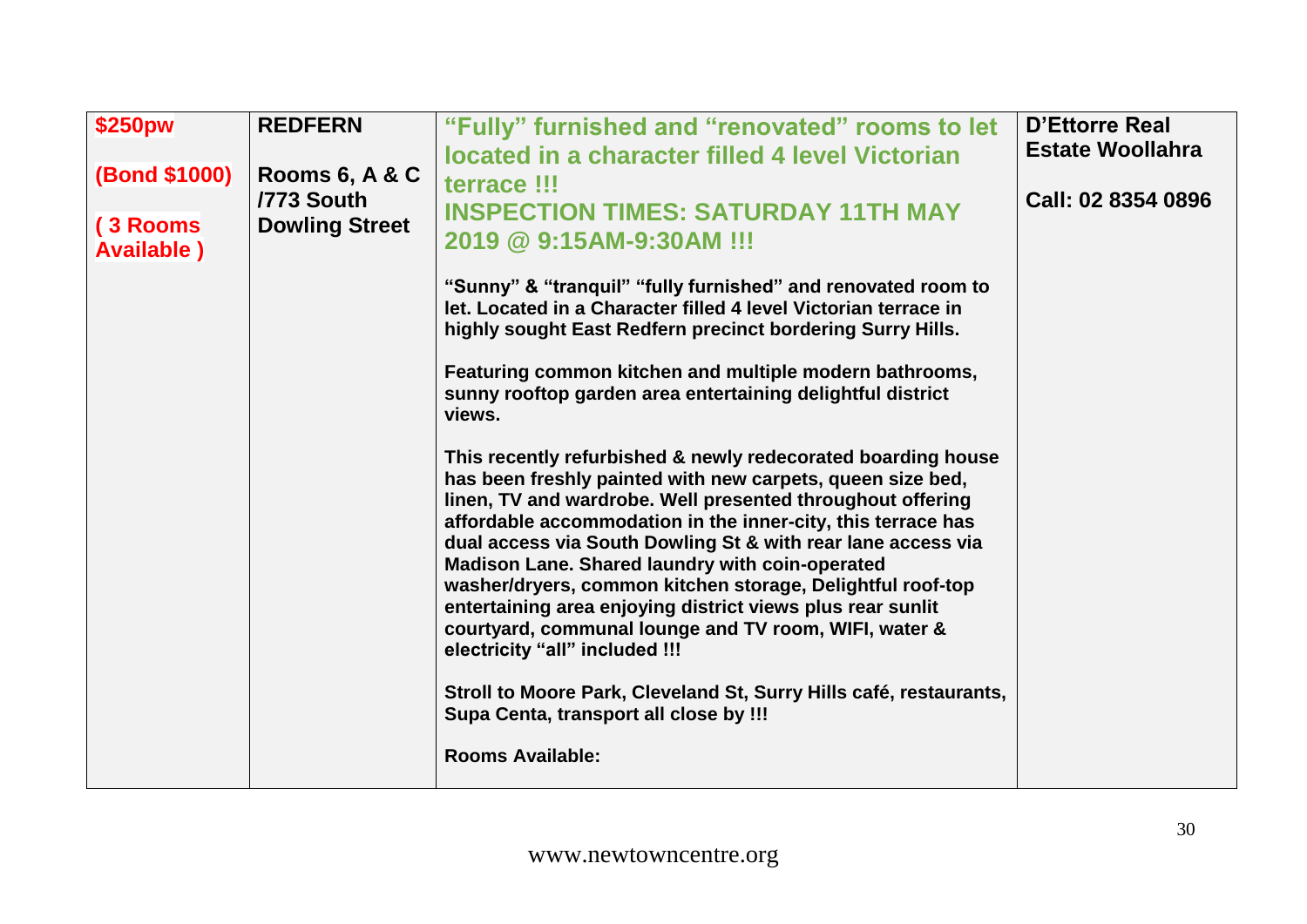|              |                               | 6 - \$320 PW for 1 person   \$340 PW for 2 persons !!!<br>A - \$290 PW for 1 person available from 8th May 2019 !!!<br>C - \$250 PW for 1 person !!!<br>"Flexible" leases available and "strictly" "NO" pets !!!<br>Enjoy the fabulous lifestyle convenience of Redfern's café and<br>dining culture at your doorstep.<br><b>Property type: Studio.</b>                                                                                                                                                                                      |                    |
|--------------|-------------------------------|----------------------------------------------------------------------------------------------------------------------------------------------------------------------------------------------------------------------------------------------------------------------------------------------------------------------------------------------------------------------------------------------------------------------------------------------------------------------------------------------------------------------------------------------|--------------------|
| \$230pw      | <b>REDFERN</b>                | "Cozy" Comfortable Studio !!!                                                                                                                                                                                                                                                                                                                                                                                                                                                                                                                | <b>Private</b>     |
| (Bond \$920) | 20/83 Regent<br><b>Street</b> | Safe, friendly atmosphere, in the building. Cozy comfortable<br>studio with its "own" bathroom and kitchen. Share laundry in<br>the common grounds. Public transport within an easy walk<br>distance, which enables easy access to all parts of Sydney and<br>Sydney CBD. The University of Sydney, UTS university &<br>Ultimo Tafe are within easy walking distance.<br>"Partly" furnished with a microwave and fridge.<br>Open Saturday @ 12:45pm !!!<br>Call 0411 380 312 for more details and appointments !!!<br>Property type: Studio. | Call: 0411 380 312 |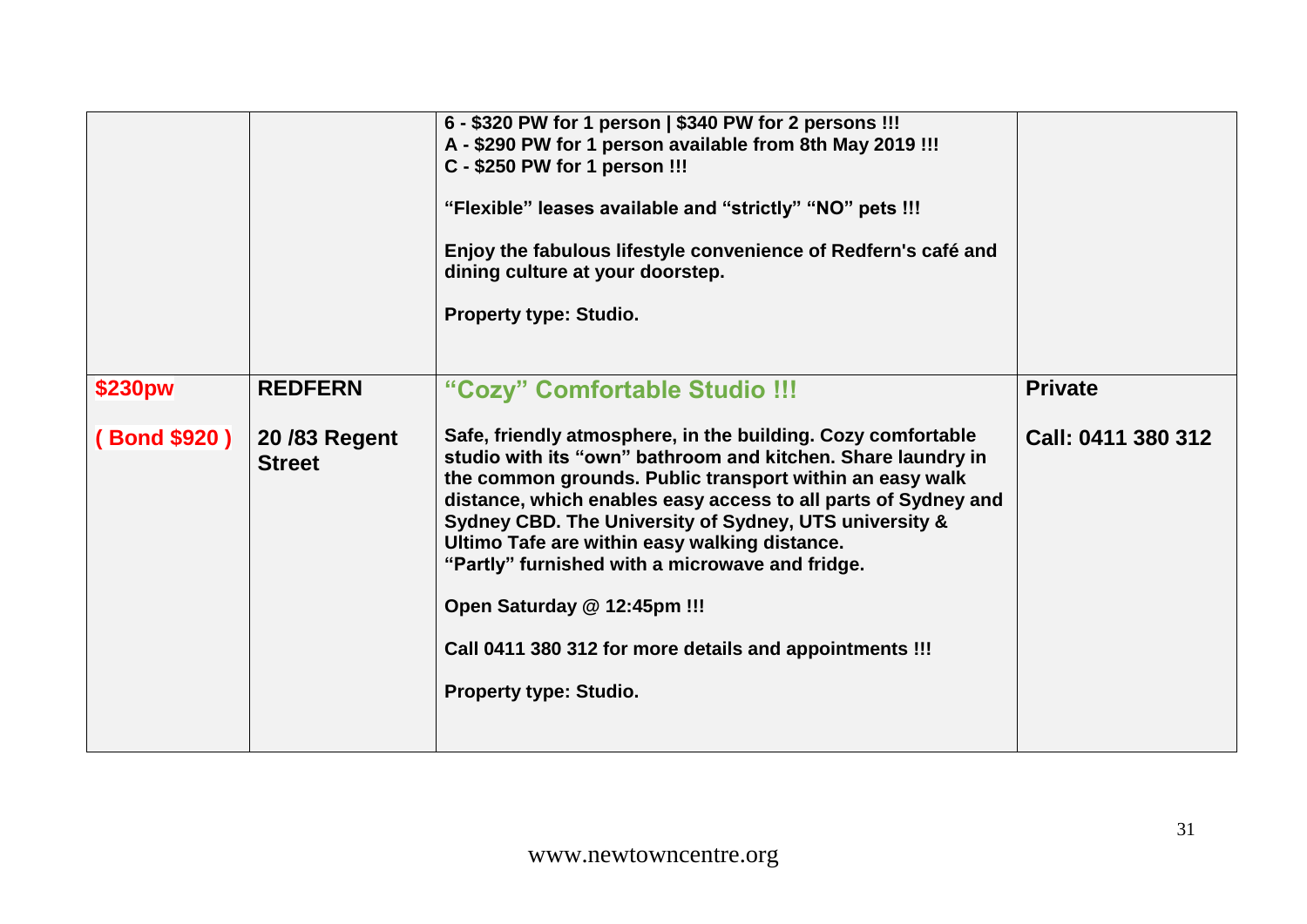| <b>\$240pw</b><br>(Bond \$960)                                      | <b>REDFERN</b><br>2/71 Great<br><b>Buckingham</b><br><b>Street</b> | "Spacious" "Furnished" studio room !!!<br>Spacious Furnished studio room, ready to go, mini-bar fridge<br>plus more; Shared kitchen with gas cook-top and two Shared<br>bathrooms. This room is only moments from Parks, Schools,<br>Shops, Cafes & Sydney CBD.                                                                                                                                                                                                                                                                                                                                                                                                                                                                                                                | <b>Ray White</b><br><b>Haberfield</b><br>Call: 02 9798 3777                     |
|---------------------------------------------------------------------|--------------------------------------------------------------------|--------------------------------------------------------------------------------------------------------------------------------------------------------------------------------------------------------------------------------------------------------------------------------------------------------------------------------------------------------------------------------------------------------------------------------------------------------------------------------------------------------------------------------------------------------------------------------------------------------------------------------------------------------------------------------------------------------------------------------------------------------------------------------|---------------------------------------------------------------------------------|
| \$250pw<br><b>(Bond \$1000)</b><br>(3 Studios<br><b>Available</b> ) | <b>ROZELLE</b><br>95 Evans Street                                  | From \$250 PW "Choice" Of "3" Studio<br><b>Apartments In Convenient Location !!!</b><br><b>INSPECTION TIMES: SATURDAY 11TH MAY</b><br>2019 @ 9:30AM-9:50AM !!!<br>Starting from \$250 per week are these 3 studio apartments<br>located only moments away from Balmain shopping strip,<br>trendy cafes & restaurants and easy public transport to the<br>City.<br><b>Features include:</b><br>- Cosy studio with natural lighting.<br>- Modern bathroom with large shower, "option" for<br>furnished/unfurnished.<br>- Rent "inclusive" of water & electricity bills !!!<br>- Updated kitchen with microwave & fridge, common cooking<br>facilities.<br>- Shared laundry with washer & dryer (coin-operated).<br>- Large common outdoor area.<br><b>Property type: Studio.</b> | <b>RomicMoore</b><br><b>Property</b><br><b>Double Bay</b><br>Call: 02 9362 1700 |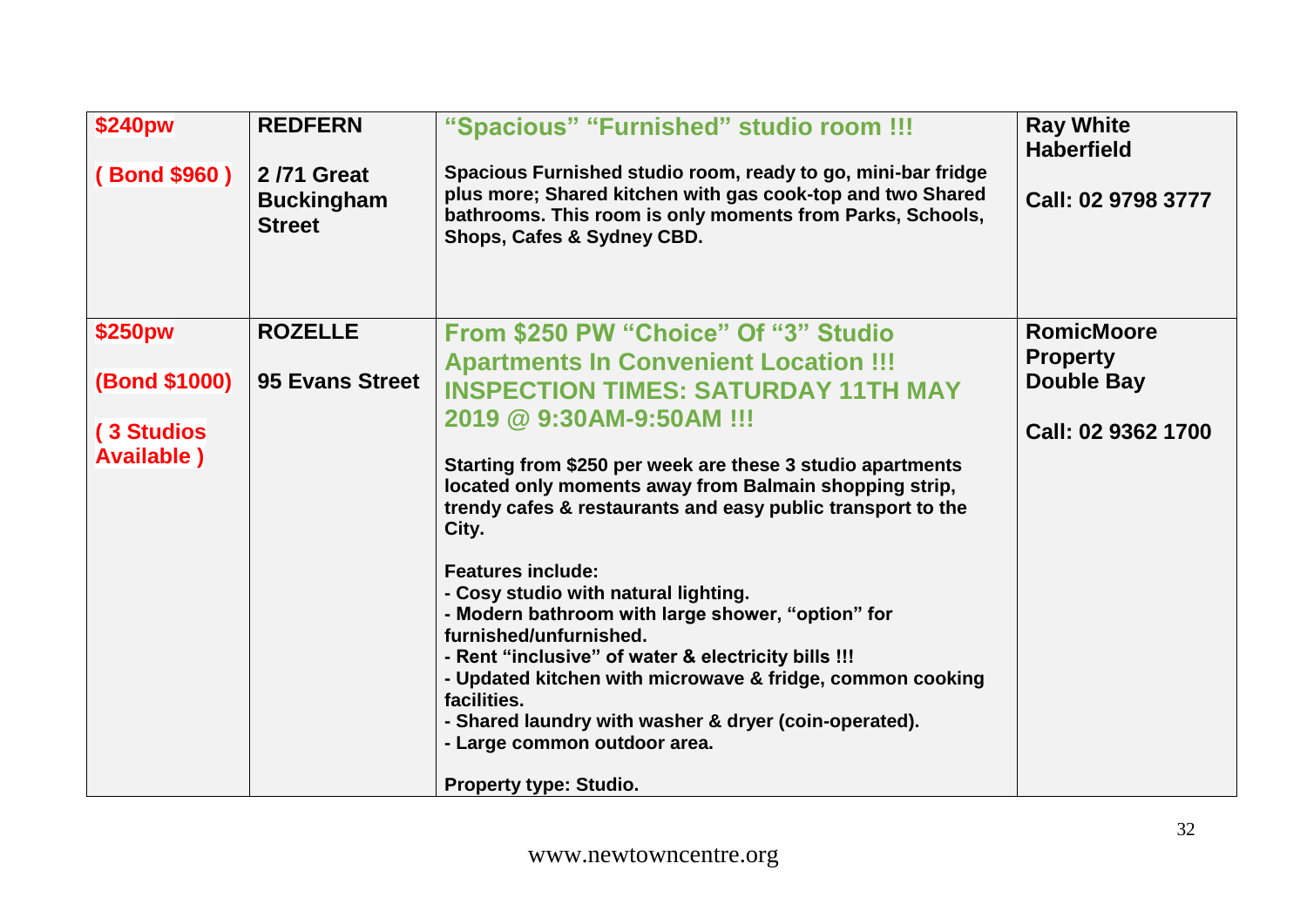| \$220pw            | <b>STANMORE</b>       | <b>Great student accommodation From \$220pw !!!</b>                                                                                                                                                                                                                                                                                                                                                                                                                                                                                                                                                                                                                                             | <b>Raine &amp; Horne</b><br><b>Petersham</b> |
|--------------------|-----------------------|-------------------------------------------------------------------------------------------------------------------------------------------------------------------------------------------------------------------------------------------------------------------------------------------------------------------------------------------------------------------------------------------------------------------------------------------------------------------------------------------------------------------------------------------------------------------------------------------------------------------------------------------------------------------------------------------------|----------------------------------------------|
| <b>Bond \$880)</b> | <b>16 Holt Street</b> | Freshly renovated and refurbished rooms in a large boarding<br>house, furnished and with timber floors.<br>Conveniently located minutes walk to parks, public transport,<br>and shops.<br>o rooms available FROM \$220pw !!!<br>o en-suite available for \$255pw !!!<br>o Kitchen and bathrooms shared with another resident.<br>o Wifi "and" bills included !!!<br><b>Details:</b><br>o Available NOW !!!<br>o "NO" pets !!!<br>o "Minimum" 3 months lease !!!<br>Inspection:<br>• by appointment or at scheduled times !!!<br><b>Tathiana Camargo</b><br>9568 5111   raineandhorne.com.au/petersham<br>tathiana@rhpetersham.com.au<br>Raine&Horne   Petersham<br><b>Property type: House.</b> | Call: 02 9568 5111                           |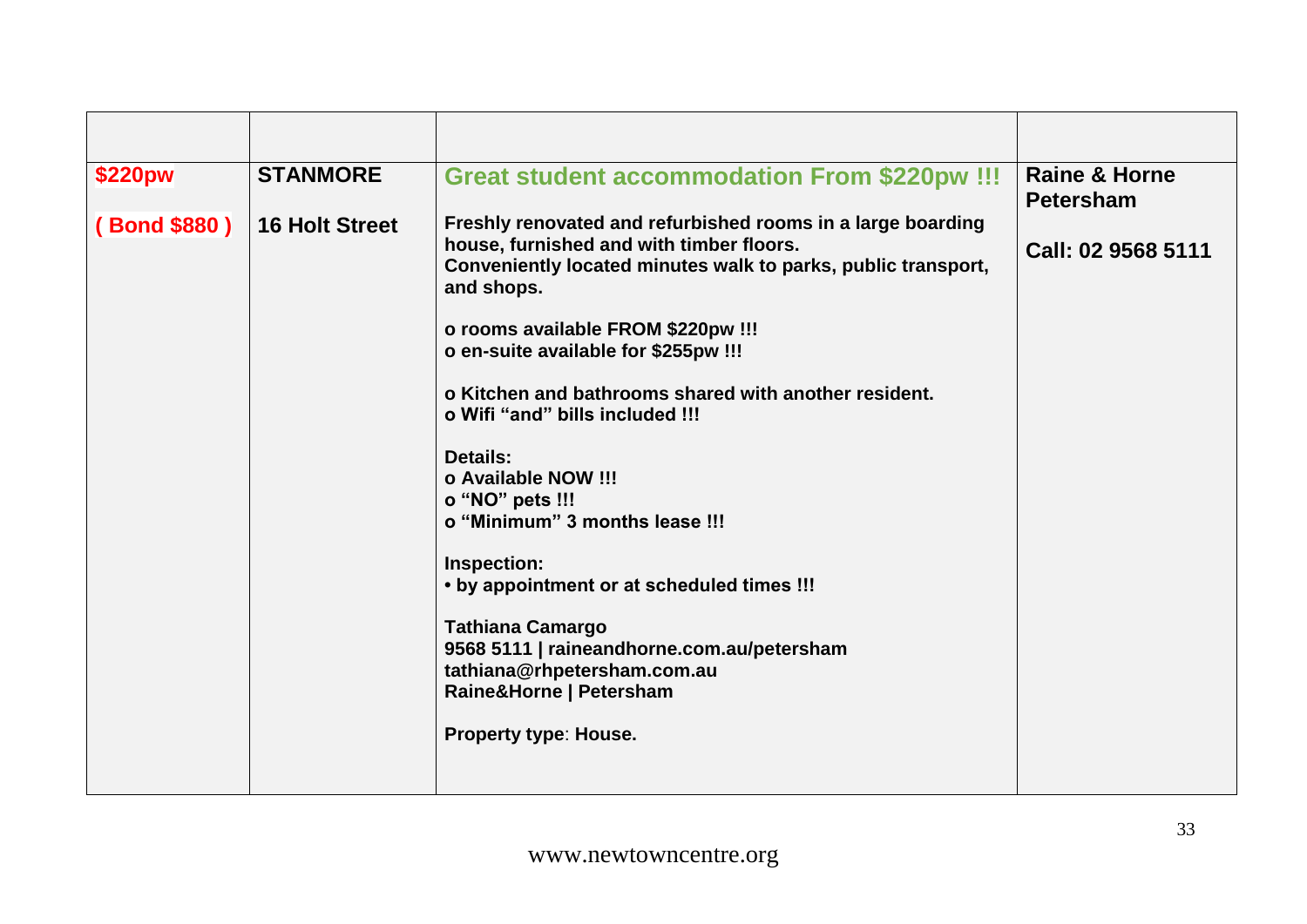| From \$250pw         | <b>STRATHFIELD</b>                                | "FURNISHED" ROOMS TO RENT !!!                                                                                                                                                                                                                                                                                                                                                                                                                                                                                                                                                                                                                                                                                                                          | <b>Raine &amp; Horne</b><br><b>Ashfield</b>                             |
|----------------------|---------------------------------------------------|--------------------------------------------------------------------------------------------------------------------------------------------------------------------------------------------------------------------------------------------------------------------------------------------------------------------------------------------------------------------------------------------------------------------------------------------------------------------------------------------------------------------------------------------------------------------------------------------------------------------------------------------------------------------------------------------------------------------------------------------------------|-------------------------------------------------------------------------|
| <b>(Bond \$1000)</b> | 40 Noble<br><b>Avenue</b>                         | Opposite Edwards Park, this large 6 bedroom house is offering<br>a "choice" of 4 "furnished" rooms to rent.<br>* Room with 1 single bed and built-in wardrobe and study desk<br>at \$250pw !!!<br>* Room for 2 with bunk beds, built-in wardrobe and desk with<br>chair at \$325pw !!!<br>* Room with Double bed, wardrobe, study table, book shelf at<br>\$300pw-\$400pw !!!<br>* Shared kitchen, bathroom, laundry plus living and dining<br>areas<br>* Ideal for international/interstate students.<br>* 6 "or" 12 months lease !!!<br>* 2mins. walk to High Street Community Library and city<br>buses.<br>* "Short" drive to Australian Catholic University, Strathfield<br><b>Plaza and Strathfield Station.</b><br><b>Property type: House.</b> | Call: 02 9799 2999                                                      |
| \$200pw              | <b>STRATHFIELD</b><br>13/14 Jersey<br><b>Road</b> | <b>Furnished Studio !!!</b><br><b>INSPECTION TIMES: THURSDAY 9TH MAY</b><br>2019 @ 10:10AM-10:25AM !!!<br>Conveniently located close to schools, Strathfield shops,<br>restaurants and amenities.                                                                                                                                                                                                                                                                                                                                                                                                                                                                                                                                                      | <b>Strathfield Partners</b><br><b>Strathfield</b><br>Call: 02 9763 2277 |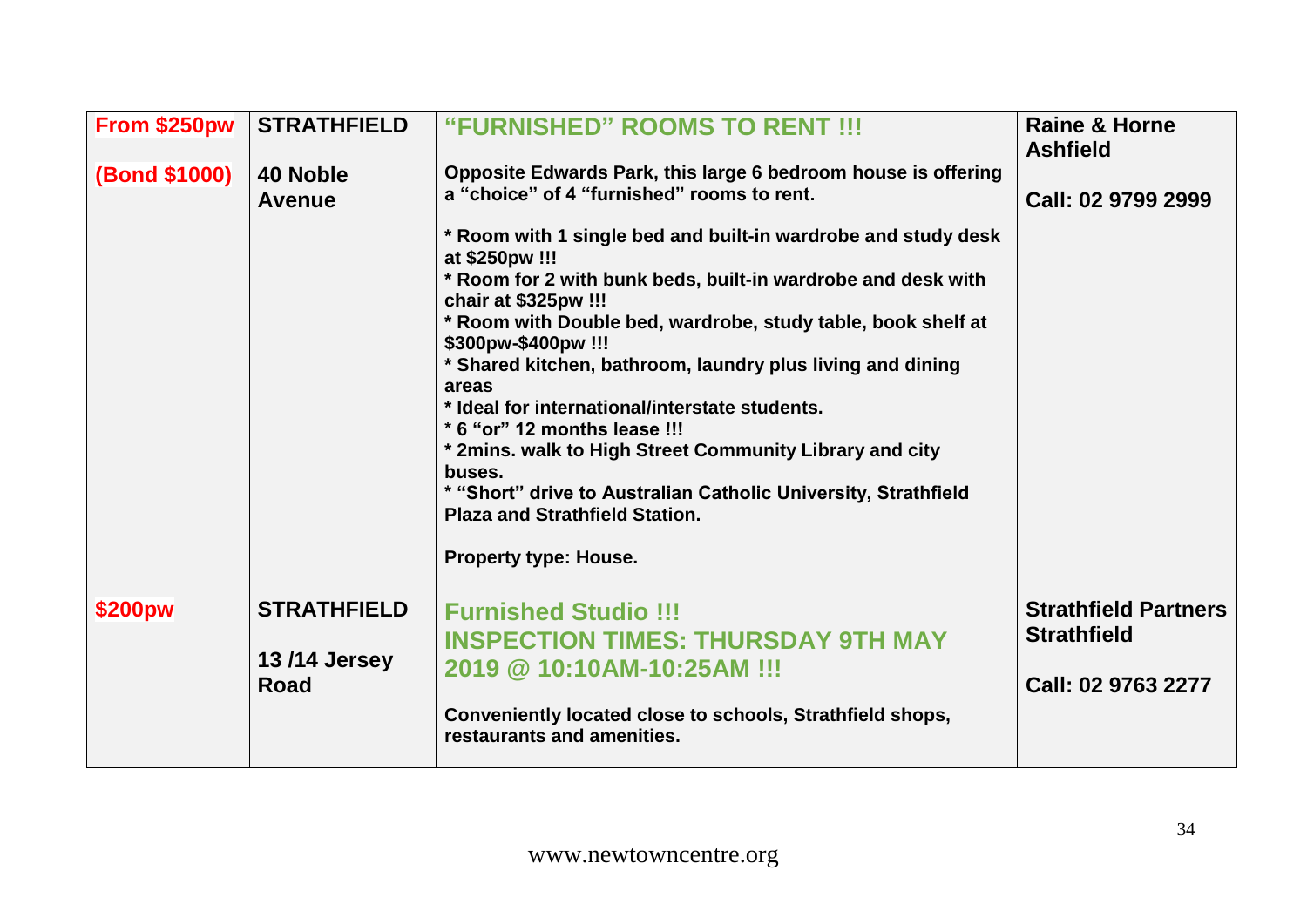|              |                              | This furnished studio comprises modern kitchenette and<br>bathroom facilities, spacious common areas, shared bathroom<br>and laundry facilities.<br>Disclaimer: We have in preparing this document, used our best<br>endeavours to ensure that all the information contained in this<br>document is true and accurate, but accept no responsibility<br>and disclaim all liability in respect of any errors, omissions,<br>inaccuracies or misstatements contained in this document.<br>Prospective tenants should make their own enquiries to verify<br>the information contained in this document.<br>Property type: Studio. |                                                    |
|--------------|------------------------------|-------------------------------------------------------------------------------------------------------------------------------------------------------------------------------------------------------------------------------------------------------------------------------------------------------------------------------------------------------------------------------------------------------------------------------------------------------------------------------------------------------------------------------------------------------------------------------------------------------------------------------|----------------------------------------------------|
| \$250pw      | <b>SUMMER HILL</b>           | <b>Summer Hill "Guest House" !!!</b><br>This guest house is minutes walk to Summer Hill train station,                                                                                                                                                                                                                                                                                                                                                                                                                                                                                                                        | <b>LJ Hooker</b><br><b>Burwood</b>                 |
| (Bond \$500) | <b>14 Gower Street</b>       | it is close to all amenities. There is a shared kitchen and<br>bathroom, rooms start from \$240.00 for small rooms prices<br>range between \$250.00 to \$270.00 for larger rooms.<br>"All' bills are included in this price !!!<br>"Minimum" stay is 3 months !!!<br>2 weeks rent paid in advance and 2 weeks rent as bond !!!<br>Call Pam for your inspection on: 0418 297 105 !!!<br><b>Property type: House.</b>                                                                                                                                                                                                           | Call: 02 9745 3999<br>"or" Pam on:<br>0418 297 105 |
| \$180pw      | <b>SUMMER HILL</b>           | <b>Boarding House Studio Room !!!</b>                                                                                                                                                                                                                                                                                                                                                                                                                                                                                                                                                                                         |                                                    |
| (Bond \$720) | 8/15 Sloane<br><b>Street</b> | Boarding house room available within large house for the<br>thrifty male individual.                                                                                                                                                                                                                                                                                                                                                                                                                                                                                                                                          |                                                    |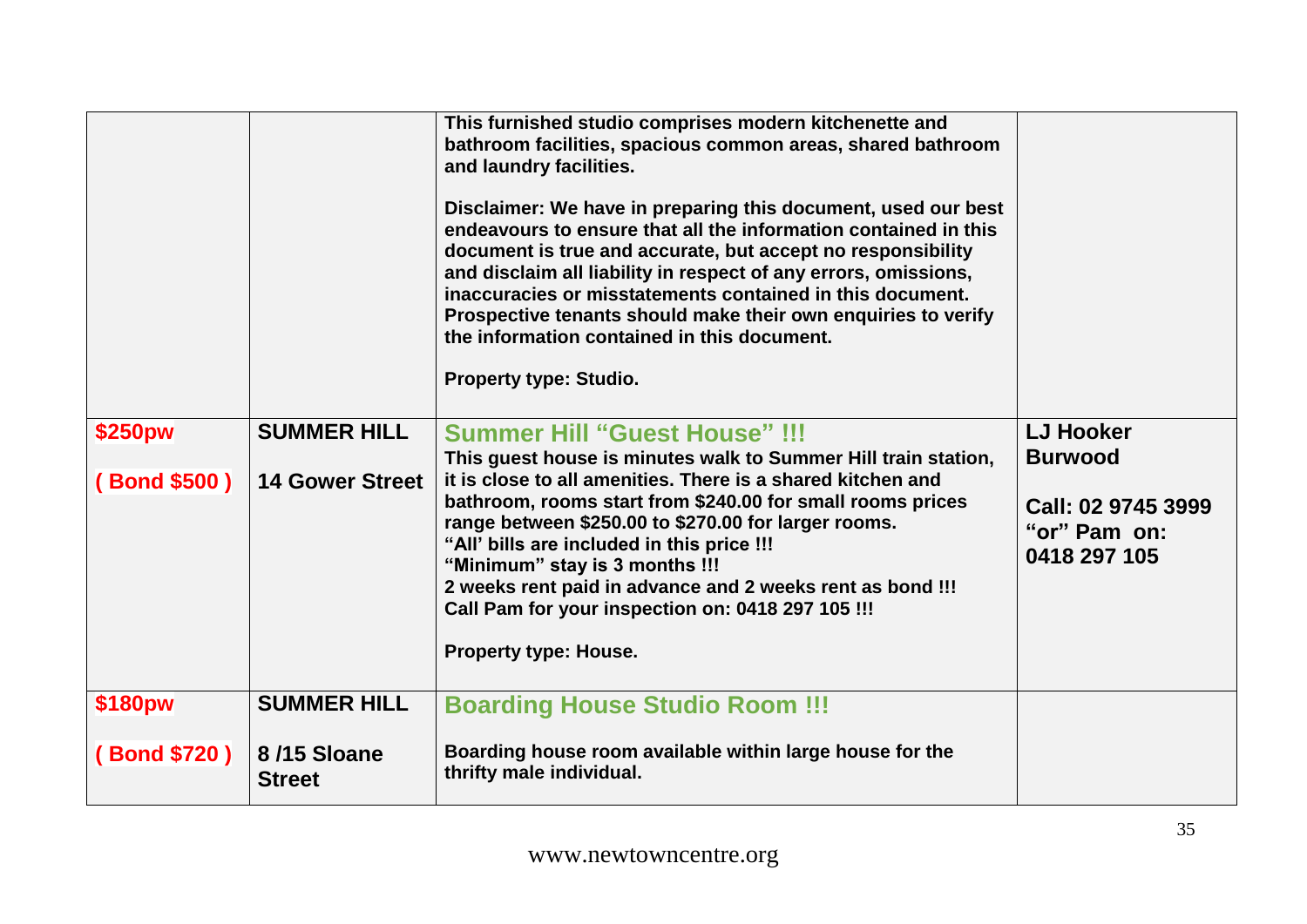|                                |                                       | <b>Highlights:</b>                                                                                                                                                                                                                                                                                                                                                                                                                                         |                                           |
|--------------------------------|---------------------------------------|------------------------------------------------------------------------------------------------------------------------------------------------------------------------------------------------------------------------------------------------------------------------------------------------------------------------------------------------------------------------------------------------------------------------------------------------------------|-------------------------------------------|
|                                |                                       | Large shared kitchen with cooking facilities.<br>"Unfurnished" rooms.<br>Shared bathrooms and separate toilets.<br>Shared garden area.<br>Shared laundry with coin-operated washing machine.<br><b>Close to all amenities.</b><br>Please register for inspections via the 'book inspection' or<br>'email agent' buttons. Otherwise we are unable to notify you of<br>any inspection changes.<br><b>Available: NOW !!!</b><br><b>Property type: Studio.</b> |                                           |
| \$150pw                        | <b>SUMMER HILL</b>                    | <b>Boarding House Studio Rooms !!!</b>                                                                                                                                                                                                                                                                                                                                                                                                                     | <b>Harris Tripp</b><br><b>Summer Hill</b> |
| (Bond \$720)                   | <b>Rooms 2 &amp; 14</b><br>/15 Sloane | Spacious studio on the second level of a grand Victorian house<br>within walking distance to Summer Hill village and station.                                                                                                                                                                                                                                                                                                                              | Call: 02 8752 4500                        |
| (2 Rooms<br><b>Available</b> ) | <b>Street</b>                         | <b>Highlights:</b>                                                                                                                                                                                                                                                                                                                                                                                                                                         |                                           |
|                                |                                       | Separate kitchen with gas cooking overlooking a leafy front<br>yard.<br>Large "unfurnished" studio space.                                                                                                                                                                                                                                                                                                                                                  |                                           |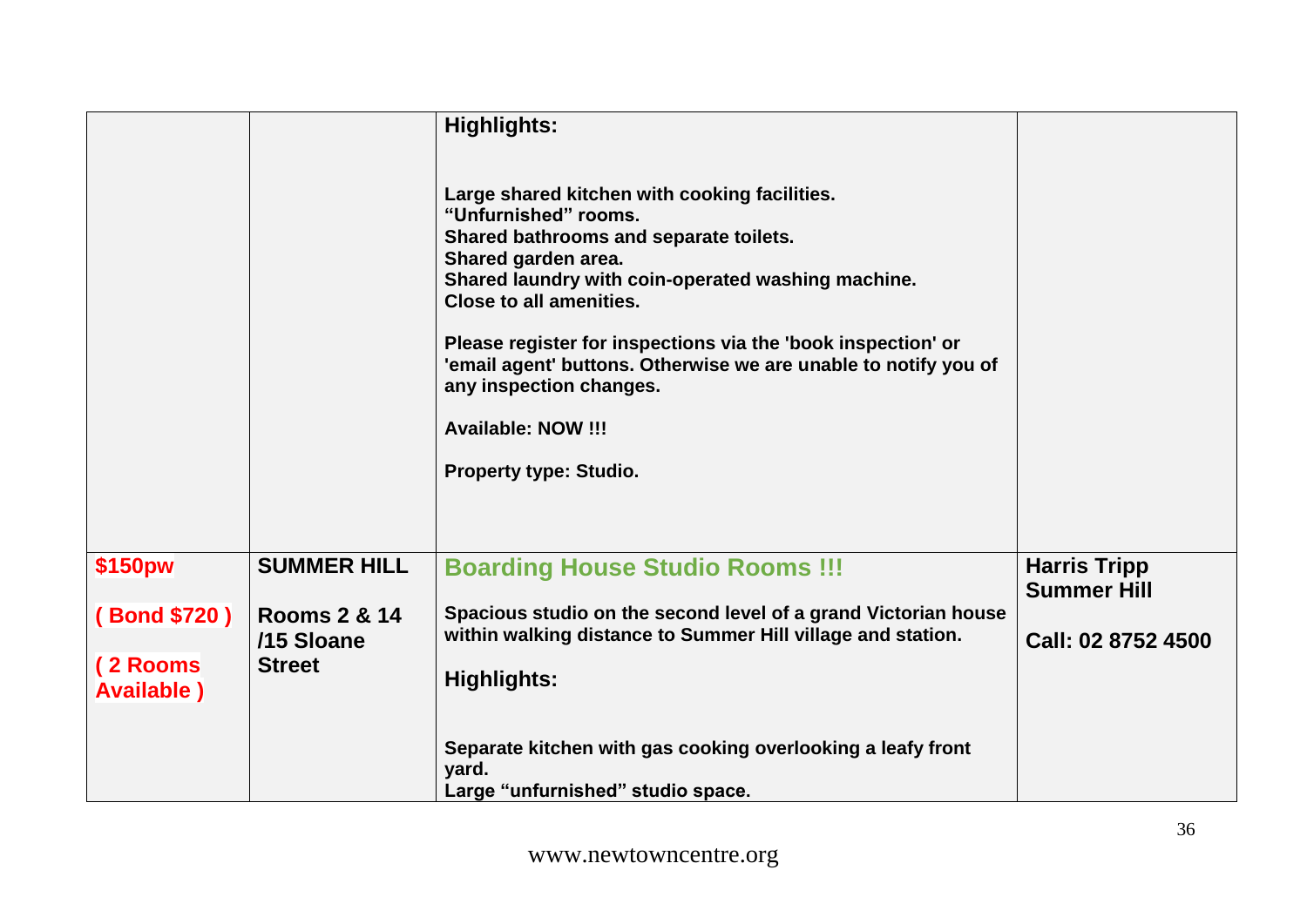|               |                    | Freshly painted throughout.<br>Shared bathroom and laundry facilities.<br>Long lease available !!!<br>Please register for inspections via the 'book inspection' or<br>'email agent' buttons. Otherwise we are unable to notify you of<br>any inspection changes.<br>To find out more about this property or to arrange a private<br>inspection, please text or call David on:02 8752 4519 !!!<br>Please register for inspections via the 'book inspection' or<br>'email agent' buttons on the Domain Website. Otherwise we are<br>unable to notify you of any inspection changes.<br><b>Available: NOW !!!</b><br><b>Property type: Studio.</b> |                                              |
|---------------|--------------------|-------------------------------------------------------------------------------------------------------------------------------------------------------------------------------------------------------------------------------------------------------------------------------------------------------------------------------------------------------------------------------------------------------------------------------------------------------------------------------------------------------------------------------------------------------------------------------------------------------------------------------------------------|----------------------------------------------|
| \$210pw       | <b>SUMMER HILL</b> | <b>Shared Accommodation !!!</b>                                                                                                                                                                                                                                                                                                                                                                                                                                                                                                                                                                                                                 | <b>Raine &amp; Horne</b><br><b>Petersham</b> |
| (Bond \$840 ) | 10/23 Prospect     | Located in Summer Hill, moments from transport and shops.                                                                                                                                                                                                                                                                                                                                                                                                                                                                                                                                                                                       |                                              |
|               | Road               | o Single bedroom available with wardrobe, single bed and bar<br>fridge.                                                                                                                                                                                                                                                                                                                                                                                                                                                                                                                                                                         | Call: 02 9568 5111                           |
|               |                    | o Bathroom and kitchen shared with the other residents.                                                                                                                                                                                                                                                                                                                                                                                                                                                                                                                                                                                         |                                              |
|               |                    | o Rent "includes" water & electricity.                                                                                                                                                                                                                                                                                                                                                                                                                                                                                                                                                                                                          |                                              |
|               |                    | o "NO" internet provided !!!                                                                                                                                                                                                                                                                                                                                                                                                                                                                                                                                                                                                                    |                                              |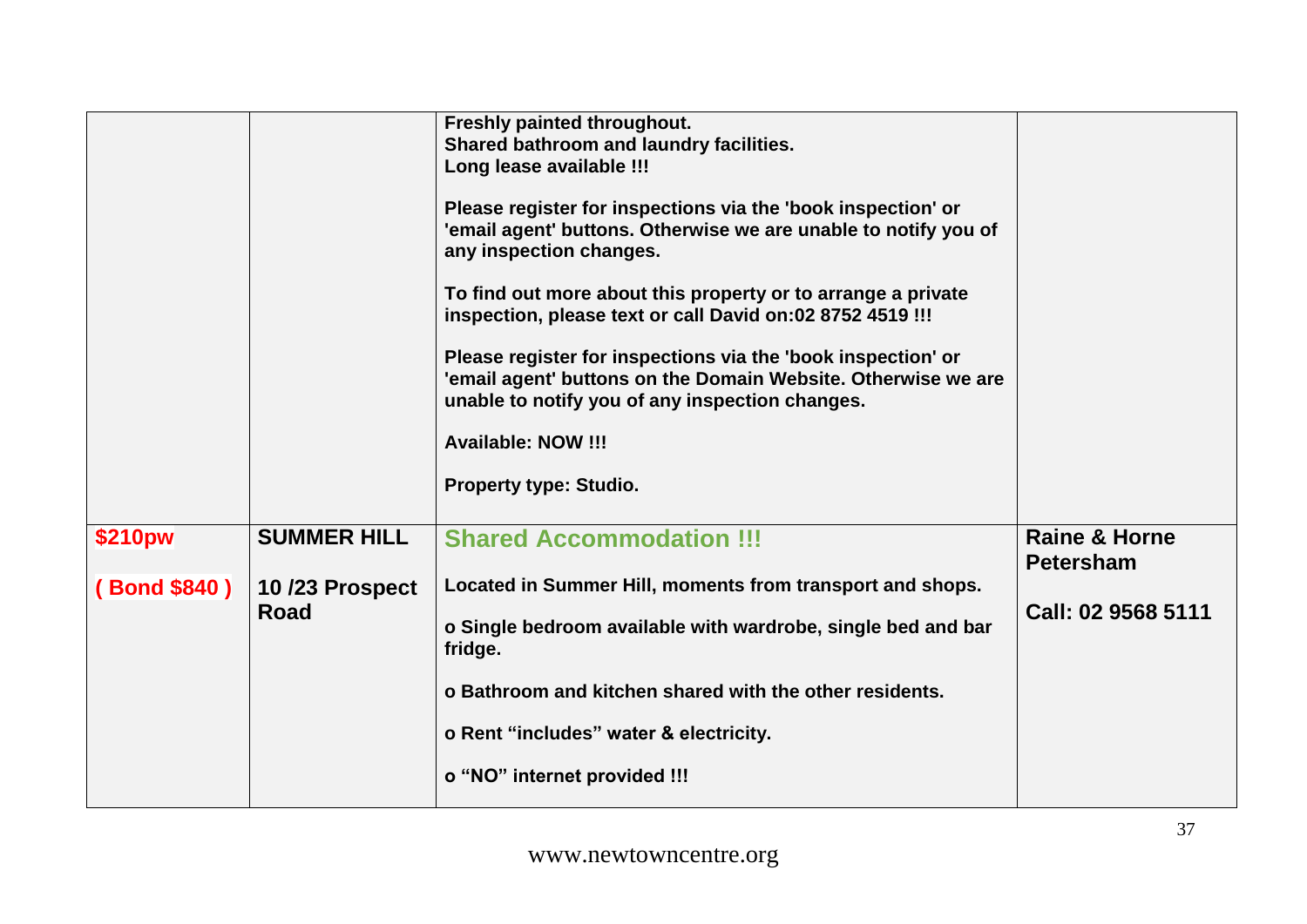|                         |                                                            | o Inspections by appointment.<br><b>Tathiana Camargo</b><br>9568 5111   rh.com.au/petersham<br>Raine&Horne   Petersham<br><b>Property type: House.</b>                                                                                                                                                                                         |                                                                 |
|-------------------------|------------------------------------------------------------|------------------------------------------------------------------------------------------------------------------------------------------------------------------------------------------------------------------------------------------------------------------------------------------------------------------------------------------------|-----------------------------------------------------------------|
| \$210pw<br>(Bond \$840) | <b>SUMMER HILL</b><br><b>11/21 Sloane</b><br><b>Street</b> | <b>ROOM CLOSE TO TRANSPORT IN SUMMER</b><br>HILL !!!<br>Only minutes from local shops, schools & parklands.<br><b>Property Features:</b><br>2 minutes' walk to Summer Hill Train Station.<br>5 minutes' walk to shops and cafes.<br>Freshly painted.<br>New timber floors.<br>"Fully furnished" with a fridge.<br><b>Property type: House.</b> | <b>Zoom Real Estate</b><br><b>Burwood</b><br>Call: 02 9715 1188 |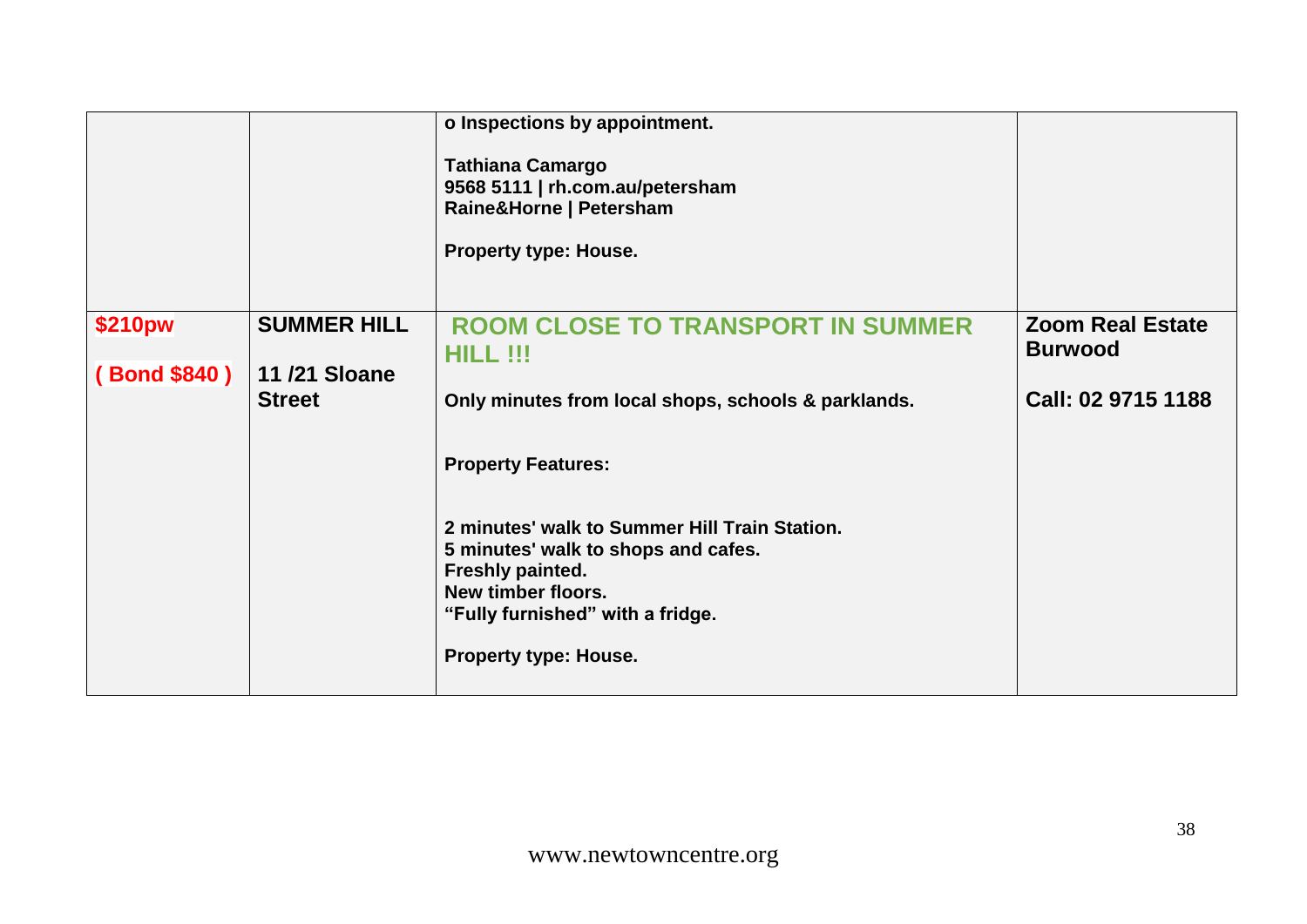| <b>SURRY HILLS</b><br>Room 3/475<br><b>South Dowling</b><br><b>Street</b> | <b>Share accommodation "furnished" room</b><br>available !!!<br><b>INSPECTION TIMES: SATURDAY 11TH MAY</b><br>2019 @ 11:30AM-11:45AM !!!<br>"Fully" furnished, bright and airy room with double bed, built-in<br>wardrobe and TV. Shared bathroom, large communal, fully<br>equipped kitchen, laundry with dryer facilities, and large sunny<br>private outdoor courtyard area. Ideal for the solo client,<br>looking for self-catering accommodation.<br><b>Conveniently located to Central Station, Crown &amp; Oxford</b><br>Streets, Fox Studios, SCG & Sydney football Stadiums, buses<br>to Sydney's best beaches, Randwick Racecourse & Centennial<br>Park with buses at doorstep.<br>1 person "only" !!! | <b>D'Ettorre Real</b><br><b>Estate Woollahra</b><br>Call: 02 8354 0896 |
|---------------------------------------------------------------------------|------------------------------------------------------------------------------------------------------------------------------------------------------------------------------------------------------------------------------------------------------------------------------------------------------------------------------------------------------------------------------------------------------------------------------------------------------------------------------------------------------------------------------------------------------------------------------------------------------------------------------------------------------------------------------------------------------------------|------------------------------------------------------------------------|
|                                                                           |                                                                                                                                                                                                                                                                                                                                                                                                                                                                                                                                                                                                                                                                                                                  |                                                                        |
|                                                                           | Room No. 3 - 1 person \$250 pw !!!<br>"All bills" included (Electricity, Wi-Fi, water) !!!<br>Inspect by appointment or as advertised !!!<br>Property type: Apartment / Unit / Flat.                                                                                                                                                                                                                                                                                                                                                                                                                                                                                                                             |                                                                        |
|                                                                           |                                                                                                                                                                                                                                                                                                                                                                                                                                                                                                                                                                                                                                                                                                                  |                                                                        |